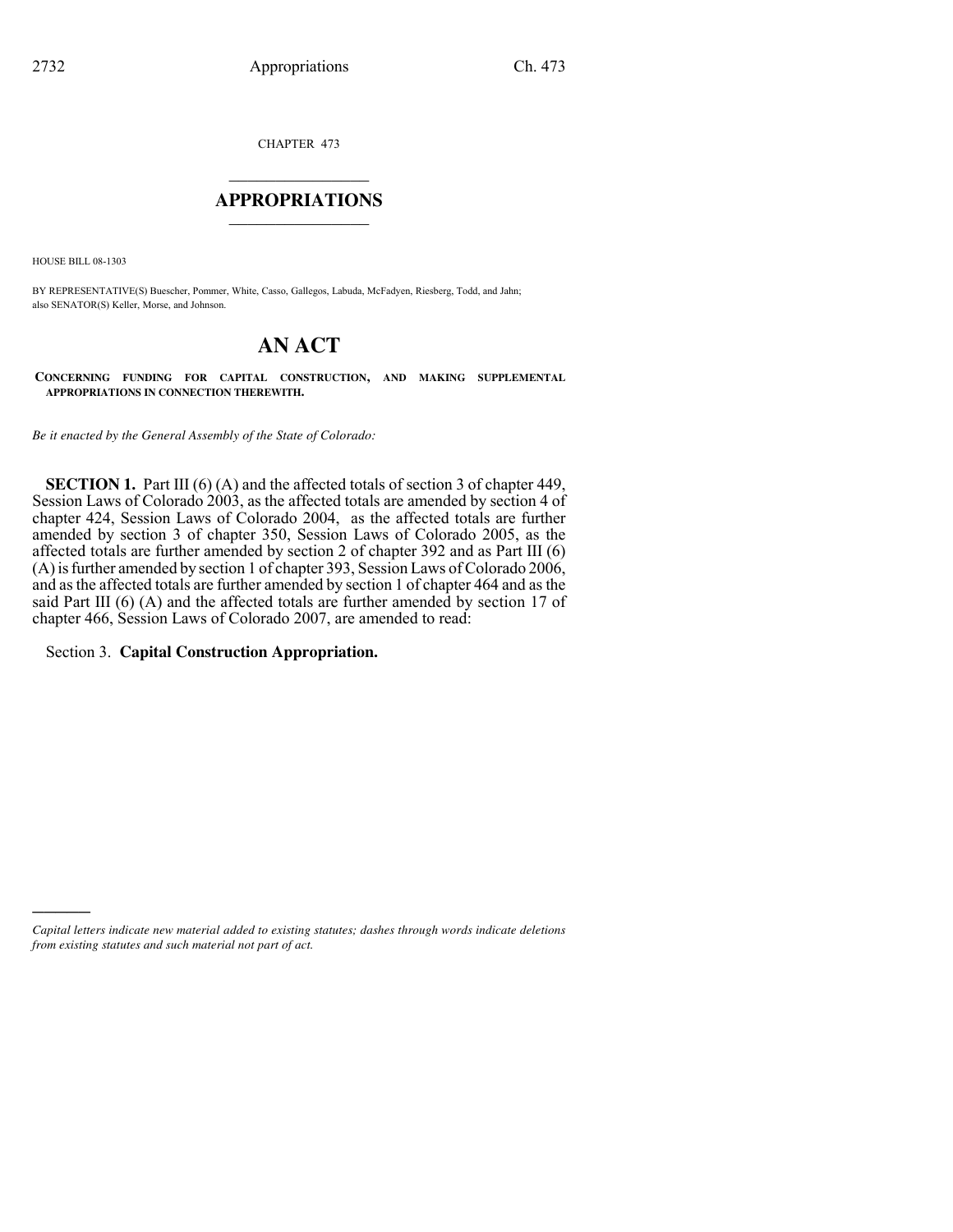|                 |       | APPROPRIATION FROM |                           |              |               |                |
|-----------------|-------|--------------------|---------------------------|--------------|---------------|----------------|
| ITEM &          | TOTAL | <b>CAPITAL</b>     | <b>CAPITAL</b>            | CASH         | <b>CASH</b>   | <b>FEDERAL</b> |
| <b>SUBTOTAL</b> |       |                    | CONSTRUCTION CONSTRUCTION | <b>FUNDS</b> | <b>FUNDS</b>  | <b>FUNDS</b>   |
|                 |       | <b>FUND</b>        | <b>FUND</b>               |              | <b>EXEMPT</b> |                |
|                 |       |                    | <b>EXEMPT</b>             |              |               |                |
|                 |       |                    |                           |              |               |                |

## **PART IIIDEPARTMENT OF HIGHER EDUCATION**

#### **(6) UNIVERSITY OF COLORADO HEALTH SCIENCES CENTER**

| (A) Capital Construction    |             |               |                          |
|-----------------------------|-------------|---------------|--------------------------|
| Barbara Davis Center for    |             |               |                          |
| Childhood Diabetes at       |             |               |                          |
| Fitzsimons                  | 9,637,762   |               | 9,637,762 <sup>a</sup>   |
| Center for Bioethics and    |             |               |                          |
| Humanities <sup>1c</sup>    | 5,436,977   |               | $5,436,977$ <sup>*</sup> |
|                             | 8,254,692   |               | 8,254,692 <sup>a</sup>   |
| Fitzsimons, Infrastructure  |             |               |                          |
| Phase 6                     | 1,322,508   |               | 1,322,508 <sup>a</sup>   |
| Fitzsimons, Infrastructure  |             |               |                          |
| Phase $71a$                 | 5,424,376   |               | $5,424,376^a$            |
| Fitzsimons, Research        |             |               |                          |
| Complex $\Pi^{\rm 1b,\,1d}$ | 236,065,459 |               | 236,065,459 <sup>a</sup> |
| Center for Oral Health      | 26,500,000  |               | 26,500,000 <sup>b</sup>  |
|                             |             | 284, 387, 082 |                          |

Ch. 473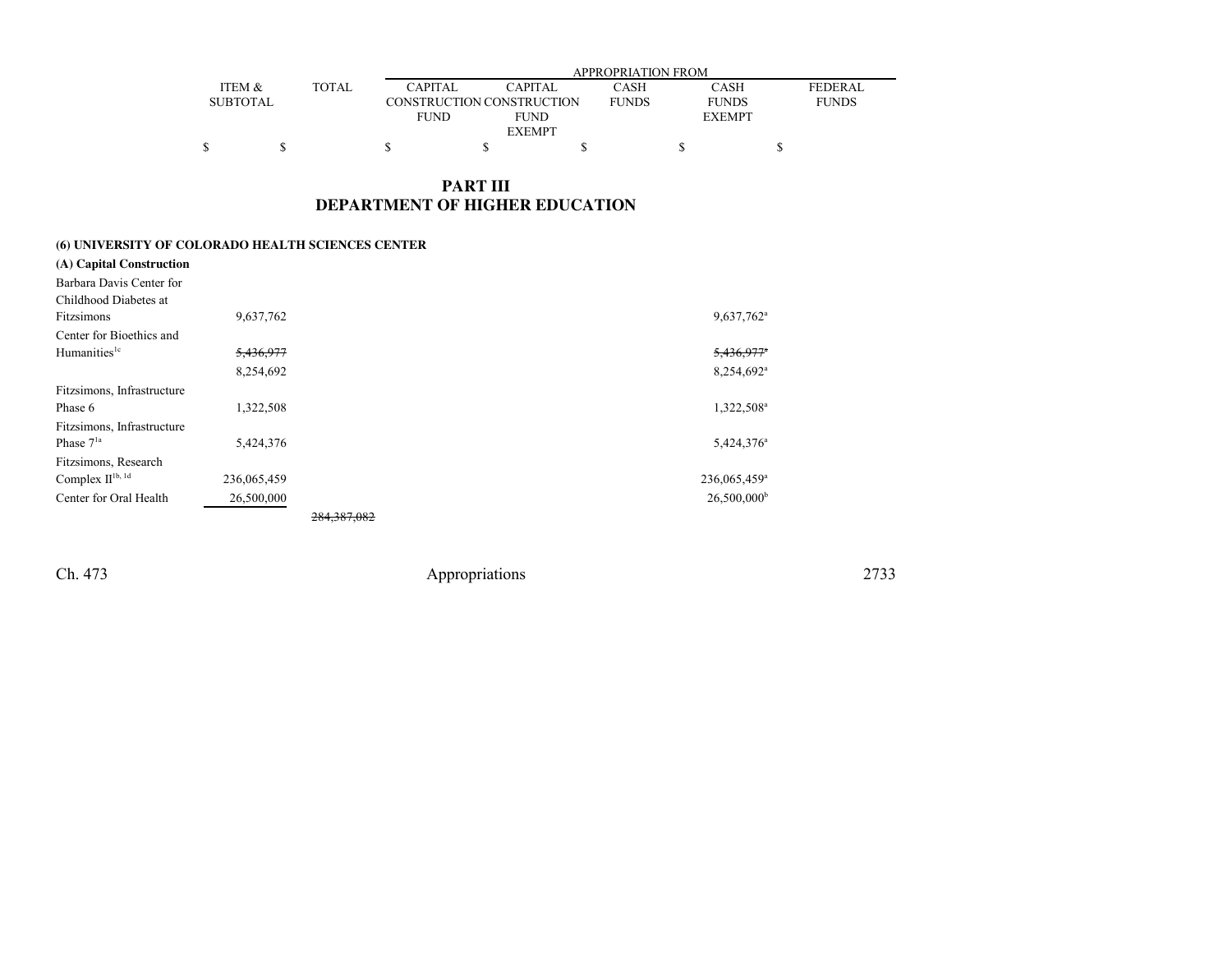# Appropriations <sup>2734</sup>

|          |       |                |                           | APPROPRIATION FROM |               |                |
|----------|-------|----------------|---------------------------|--------------------|---------------|----------------|
| ITEM &   | TOTAL | <b>CAPITAL</b> | CAPITAL                   | CASH               | <b>CASH</b>   | <b>FEDERAL</b> |
| SUBTOTAL |       |                | CONSTRUCTION CONSTRUCTION | <b>FUNDS</b>       | <b>FUNDS</b>  | <b>FUNDS</b>   |
|          |       | <b>FUND</b>    | <b>FUND</b>               |                    | <b>EXEMPT</b> |                |
|          |       |                | <b>EXEMPT</b>             |                    |               |                |
|          |       |                |                           |                    |               |                |
|          |       |                |                           |                    |               |                |

287,204,797

a These amounts shall be from exempt institutional sources.

 $\Phi$  This amount shall be from exempt institutional sources. It meets the criteria in Section 24-75-303(3)(a)(II), C.R.S. and is shown here for informational purposes only. Therefore, it shall not be accounted for in the State's Capital Construction Fund and the limitations on encumbrance timeliness and use of internal workforce donot apply.

| <b>TOTALS PART III</b> |                          |             |              |                            |              |
|------------------------|--------------------------|-------------|--------------|----------------------------|--------------|
| (HIGHER EDUCATION)     | <del>\$416,149,343</del> | \$519,779   |              | \$399,645,324              | \$15,984,240 |
|                        | \$418,967,058            |             |              | \$402,463,039              |              |
| <b>GRAND TOTALS</b>    |                          |             |              |                            |              |
| (CAPITAL CONSTRUCTION) | \$509,380,686            | \$9.415,089 | \$19,879,208 | \$439,169,832"             | \$40,916,557 |
|                        | \$512,198,401            |             |              | \$441,987,547 <sup>a</sup> |              |

a Of this amount, \$4,806,726 contains a (T) notation and \$2,453,097 is from the Highway Users Tax Fund pursuant to Section 43-4-201 (3) (a), C.R.S.

**SECTION 2.** Part II (7) (A) of section 3 of chapter 427, Session Laws of Colorado 2004, as the said Part II (7) (A) is amended by section 4 of chapter 350 and section 12 of chapter 354, Session Laws of Colorado 2005, is amended BY THEADDITION OF A NEW FOOTNOTE to read:

Section 3. **Capital Construction Appropriation.**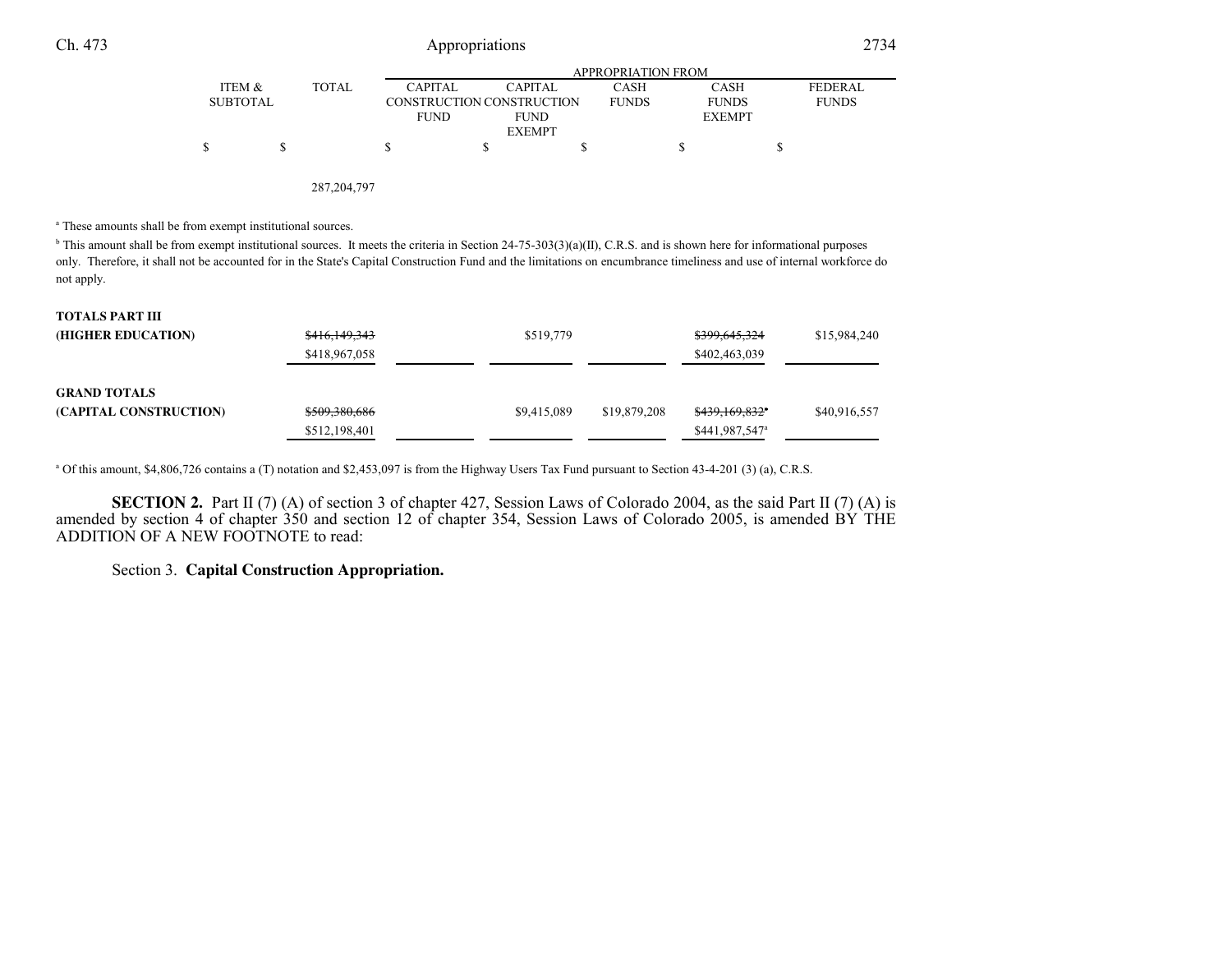## **PART IIDEPARTMENT OF HIGHER EDUCATION**

# **(7) UNIVERSITY OF COLORADO AT DENVER AND HEALTH SCIENCES CENTER**

| (A) Capital Construction   |           |                          |           |
|----------------------------|-----------|--------------------------|-----------|
| Barbara Davis Center for   |           |                          |           |
| Childhood Diabetes at      |           |                          |           |
| Fitzsimons                 | 6,442,374 | 3,221,187 <sup>a</sup>   | 3,221,187 |
| Building 500 Renovation,   |           |                          |           |
| <b>Phase 3</b> PHASE $31a$ | 9,000,376 | $9,000,376$ <sup>a</sup> |           |
| Fitzsimons, Infrastructure |           |                          |           |
| Phase 8                    | 4,357,389 | 4,357,389 <sup>a</sup>   |           |
|                            |           | 19.800.139               |           |

a These amounts shall be from exempt institutional sources.

**FOOTNOTES --** The following statements are referenced to the numbered footnotes throughout section 3.

1a <sup>C</sup>APITAL CONSTRUCTION,DEPARTMENT OF HIGHER EDUCATION,UNIVERSITY OF COLORADO AT DENVER AND HEALTH SCIENCES CENTER, BUILDING 500 <sup>R</sup>ENOVATION, <sup>P</sup>HASE <sup>3</sup> -- <sup>I</sup>T IS THE INTENT OF THE GENERAL ASSEMBLY THAT THIS APPROPRIATION SHALL REMAINAVAILABLE UNTIL JUNE 30, 2009.

**SECTION 3.** Section 3 (1) of chapter 354, Session Laws of Colorado 2005, as section (1) (c.5) is added by section 17 of chapter 394, Session Laws of Colorado 2006, is amended to read:

Section 3. **Capital construction appropriation.** (1) (c.5) In addition to any other appropriation made for the fiscal year beginning July 1, 2005, there is hereby appropriated, out of any moneys in the general fund not otherwise appropriated, to the capitalconstruction fund created in section 24-75-302, Colorado Revised Statutes, the sum of <del>forty-two million ninety-two thousand four</del>

Ch. 473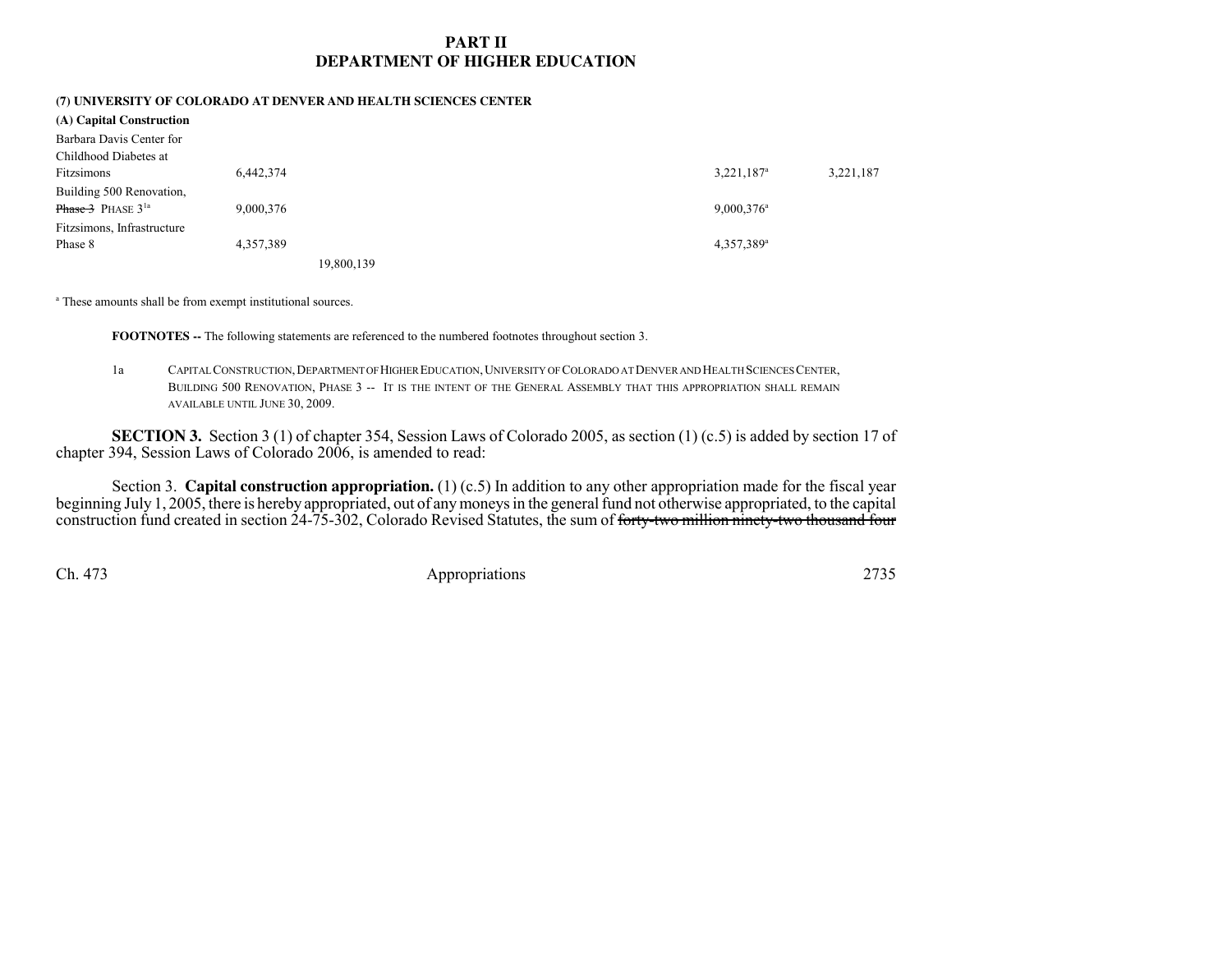|                 |              |                |                           | APPROPRIATION FROM |               |                |
|-----------------|--------------|----------------|---------------------------|--------------------|---------------|----------------|
| ITEM &          | <b>TOTAL</b> | <b>CAPITAL</b> | <b>CAPITAL</b>            | CASH               | <b>CASH</b>   | <b>FEDERAL</b> |
| <b>SUBTOTAL</b> |              |                | CONSTRUCTION CONSTRUCTION | <b>FUNDS</b>       | <b>FUNDS</b>  | <b>FUNDS</b>   |
|                 |              | <b>FUND</b>    | <b>FUND</b>               |                    | <b>EXEMPT</b> |                |
|                 |              |                | <b>EXEMPT</b>             |                    |               |                |
|                 |              |                |                           |                    |               |                |

<del>hundred nine dollars (\$42,092,409).</del> forty-two million thirty-seven thousand five hundred sixty-two dollars (\$42,037,562).

**SECTION 4.** Part IV (4) (B) and (6) (B) of section 3 of chapter 354, Session Laws of Colorado 2005, as the said Part IV (6) (B) is further amended by section 18 of chapter 394, Session Laws of Colorado 2006, as the said further amended by section 3 of chapter 464, Session Laws of Colorado 2007, are amended, and the said Part IV (4) (B), (6) (B),and Part XI (1) is further amended  $BY$  THE ADDITION OF THE FOLLOWING NEW FOOTNOTES, to read:

Section 3. **Capital construction appropriation.**

### **PART IVDEPARTMENT OF HIGHER EDUCATION**

| (4) COLORADO STATE UNIVERSITY AT FORT<br><b>COLLINS</b> |           |                      |
|---------------------------------------------------------|-----------|----------------------|
| (B) Capital Construction                                |           |                      |
| <b>AIDL Annex Renovation</b>                            | 2,239,000 | $2,239,000^a$        |
| <b>Engineering Entrance</b>                             |           |                      |
| Enhancement and Office                                  |           |                      |
| Addition                                                | 3,147,575 | $3,147,575^{\circ}$  |
| Marketplace at Corbett Hall                             | 904,437   | 904.437 <sup>b</sup> |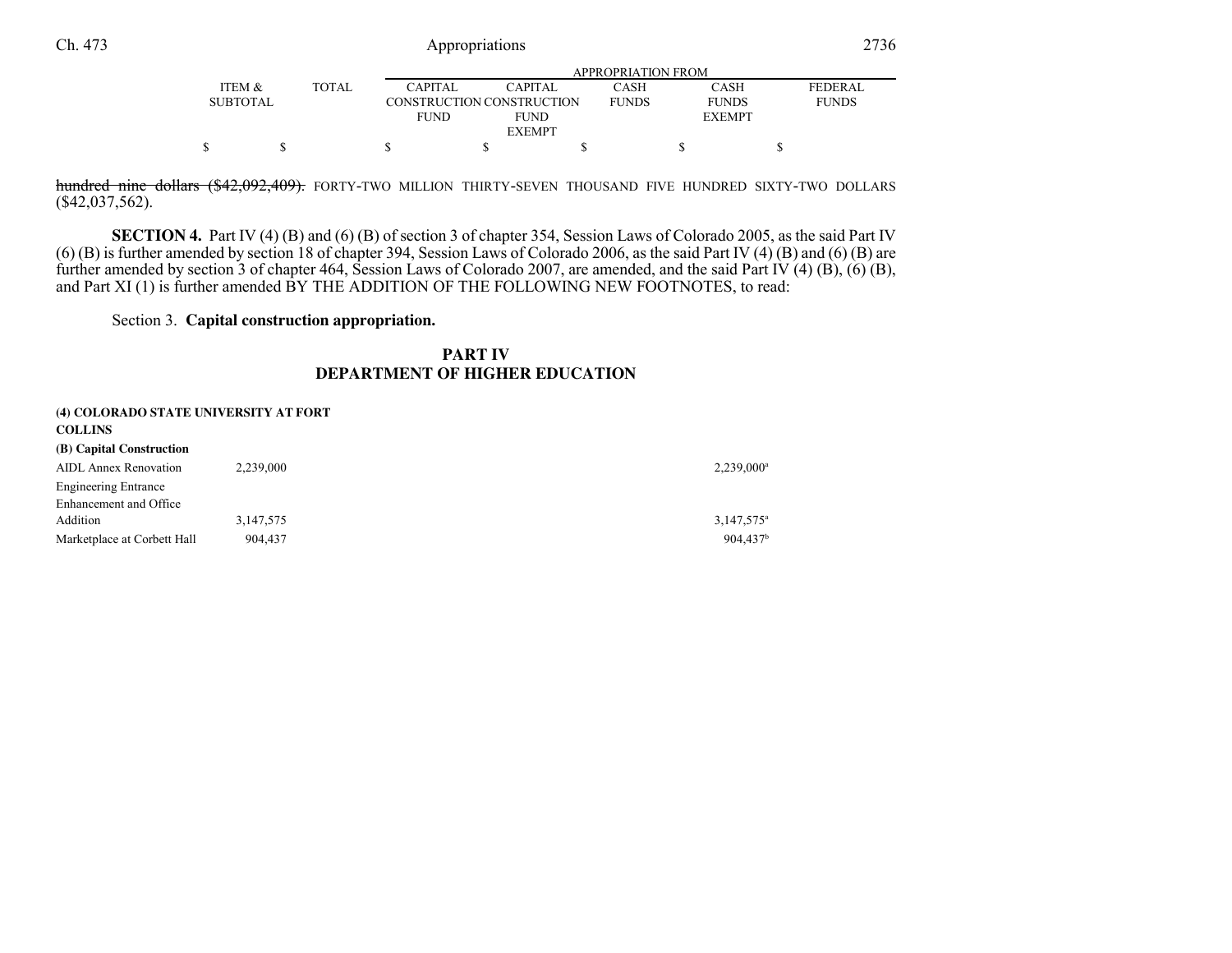| Natural Resources Research          |            |           |                         |
|-------------------------------------|------------|-----------|-------------------------|
| Center                              | 1,497,380  |           | 1,497,380 <sup>b</sup>  |
| New Academic Village                | 43,848,576 |           | 43,848,576 <sup>b</sup> |
| <b>Regulated Materials</b>          |            |           |                         |
| <b>Handling Facility</b>            | 1,803,078  | 1,502,078 | $301,000^a$             |
| Shortgrass Steppe Field             |            |           |                         |
| Station                             |            |           |                         |
| Additions/Alterations               |            |           |                         |
| ADDITIONS/ALTERATIONS <sup>1a</sup> | 3,800,000  |           | $3,800,000^a$           |
|                                     | 57,240,046 |           |                         |

a These amounts shall be from exempt institutional sources.

 $^{\rm b}$  These amounts shall be from exempt institutional sources. They meet the criteria in Section 24-75-303 (3) (a) (II), C.R.S., and are shown here for informational purposes only. Therefore, they shall not be accounted for in the State's Capital Construction Fund and the limitations on encumbrance timeliness and use of internalworkforce do not apply.

58,700,902

#### **(6) UNIVERSITY OF COLORADO AT BOULDER**

| (B) Capital Construction                          |            |                           |
|---------------------------------------------------|------------|---------------------------|
| <b>Business School Renovation</b><br>and Addition | 36,675,455 | $36,675,455$ <sup>a</sup> |
| <b>Information Technology</b>                     |            |                           |
| Infrastructure<br>INFRASTRUCTURE <sup>1b</sup>    |            |                           |
|                                                   | 13,524,930 | 13,524,930 <sup>a</sup>   |
| Recreation Center, Curtain<br>Wall at Pool        | 613,644    | $613.644^b$               |

Ch. 473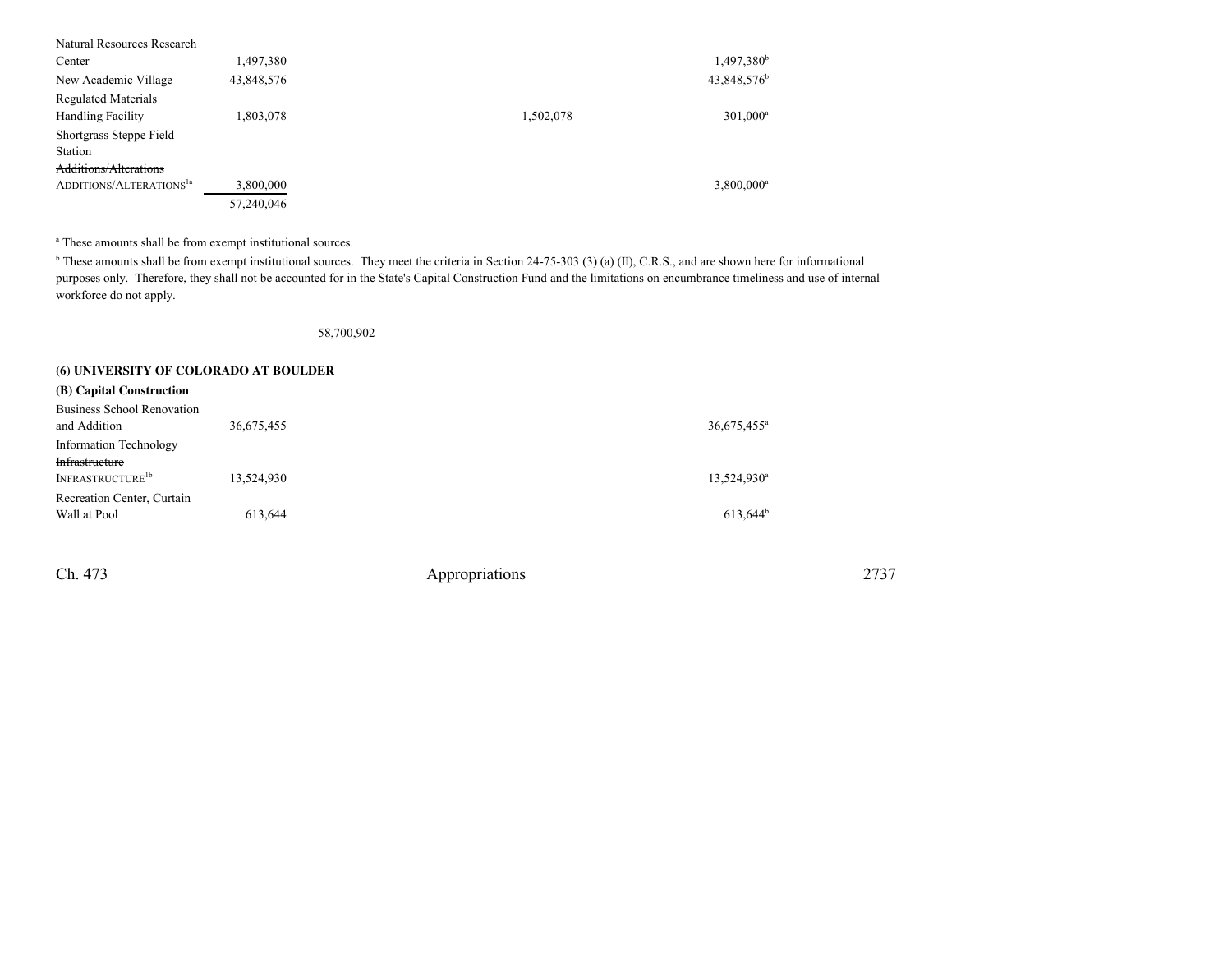| Ch. 473                                            | Appropriations                            |                        |  |                                                                                                                                             |    |                                              |                           |                         | 2738 |
|----------------------------------------------------|-------------------------------------------|------------------------|--|---------------------------------------------------------------------------------------------------------------------------------------------|----|----------------------------------------------|---------------------------|-------------------------|------|
|                                                    |                                           |                        |  |                                                                                                                                             |    |                                              | <b>APPROPRIATION FROM</b> |                         |      |
|                                                    | <b>TOTAL</b><br>ITEM &<br><b>SUBTOTAL</b> |                        |  | <b>CAPITAL</b><br><b>CAPITAL</b><br><b>CASH</b><br>CONSTRUCTION CONSTRUCTION<br><b>FUNDS</b><br><b>FUND</b><br><b>FUND</b><br><b>EXEMPT</b> |    | <b>CASH</b><br><b>FUNDS</b><br><b>EXEMPT</b> |                           | FEDERAL<br><b>FUNDS</b> |      |
|                                                    | \$                                        | \$                     |  | \$                                                                                                                                          | \$ |                                              | \$                        | \$                      |      |
| Backflow Prevention,<br><b>Research Properties</b> |                                           | ,271,280<br>52,085,309 |  |                                                                                                                                             |    |                                              |                           | 1,271,280 <sup>b</sup>  |      |

a These amounts shall be from exempt institutional sources.

 $<sup>b</sup>$  These amounts shall be from exempt institutional sources. They meet the criteria in Section 24-75-303 (3) (a) (II), C.R.S., and are shown here for informational</sup> purposes only. Therefore, they shall not be accounted for in the State's Capital Construction Fund and the limitations on encumbrance timeliness and use of internalworkforce do not apply.

55,503,852

## **PART XIDEPARTMENT OF PUBLIC HEALTH AND ENVIRONMENT**

#### **(1) CAPITAL CONSTRUCTION**

| Contaminated Sites                           |           |           |                        |
|----------------------------------------------|-----------|-----------|------------------------|
| Redevelopment Pursuant to                    |           |           |                        |
| $H.B. 00-1306$                               | 250,000   |           | $250.000$ <sup>a</sup> |
| Natural Resources Damage                     |           |           |                        |
| <b>Restoration RESTORATION</b> <sup>1c</sup> | 7,500,000 |           | 7.500.000 <sup>b</sup> |
|                                              |           | 7,750,000 |                        |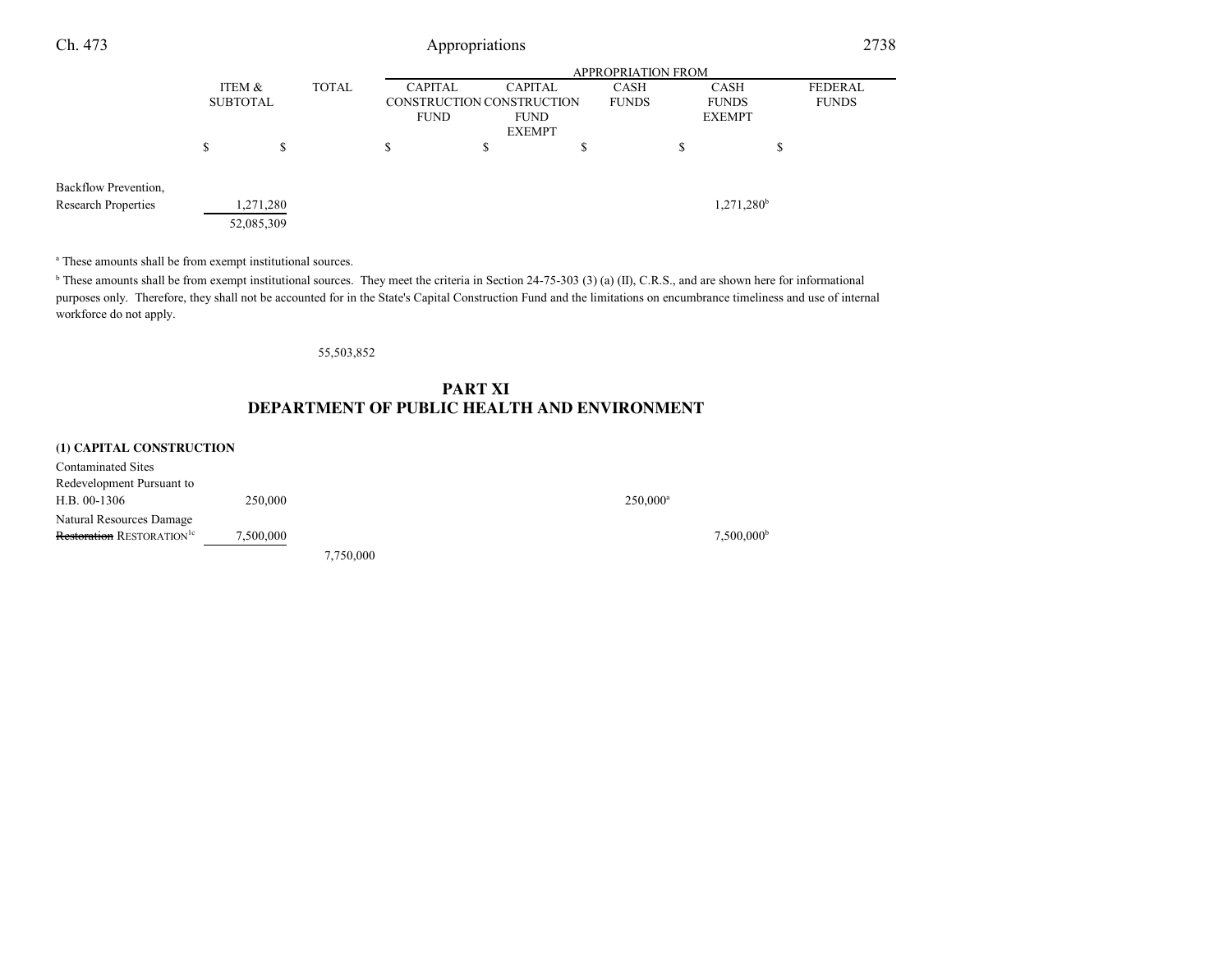<sup>a</sup> This amount shall be from the Hazardous Substance Response Fund pursuant to Section 25-16-104.6, C.R.S.

<sup>b</sup> This amount shall be from the Natural Resource Damage Recovery Fund pursuant to Section 25-16-104.7, C.R.S.

**FOOTNOTES --** The following statements are referenced to the numbered footnotes throughout section 3.

- 1a <sup>C</sup>APITAL CONSTRUCTION,DEPARTMENT OF HIGHER EDUCATION,COLORADO STATE UNIVERSITY AT FORT COLLINS,SHORTGRASS STEPPE FIELD STATION ADDITIONS/ALTERATIONS -- <sup>I</sup>T IS THE INTENT OF THE GENERAL ASSEMBLY THAT THIS APPROPRIATION SHALL REMAINAVAILABLE UNTIL JUNE 30, 2011.
- 1b <sup>C</sup>APITAL CONSTRUCTION, <sup>D</sup>EPARTMENT OF HIGHER EDUCATION, <sup>U</sup>NIVERSITY OF COLORADO AT BOULDER, <sup>I</sup>NFORMATION TECHNOLOGY INFRASTRUCTURE -- <sup>I</sup>T IS THE INTENT OF THE GENERAL ASSEMBLY THAT THIS APPROPRIATION SHALL REMAIN AVAILABLE UNTILDECEMBER 31, 2010.
- 1c <sup>C</sup>APITAL CONSTRUCTION, <sup>D</sup>EPARTMENT OF PUBLIC HEALTH AND ENVIRONMENT, <sup>N</sup>ATURAL RESOURCES DAMAGE RESTORATION -- <sup>I</sup><sup>T</sup> IS THE INTENT OF THE GENERAL ASSEMBLY THAT THIS APPROPRIATION SHALL REMAIN AVAILABLE UNTIL JUNE 30, 2011.

**SECTION 5.** Part IV (10) (B), Part VIII (2), Part X (3), and the affected totals of section 3 of chapter 394, Session Laws of Colorado 2006, as the said Part IV (10) (B) and the affected totals are amended by section 16 (6) (b) of chapter 226, Session Laws of Colorado 2006, and as the said Part IV (10) (B), Part X (3), and the affected totals are further amended by section 4 of chapter464, Session Laws of Colorado 2007, are amended to read:

Section 3. **Capital Construction Appropriation.**

### **PART IVDEPARTMENT OF HIGHER EDUCATION**

### **(10) UNIVERSITY OF COLORADO AT DENVER AND HEALTH SCIENCES CENTER(B) Capital Construction**

Ch. 473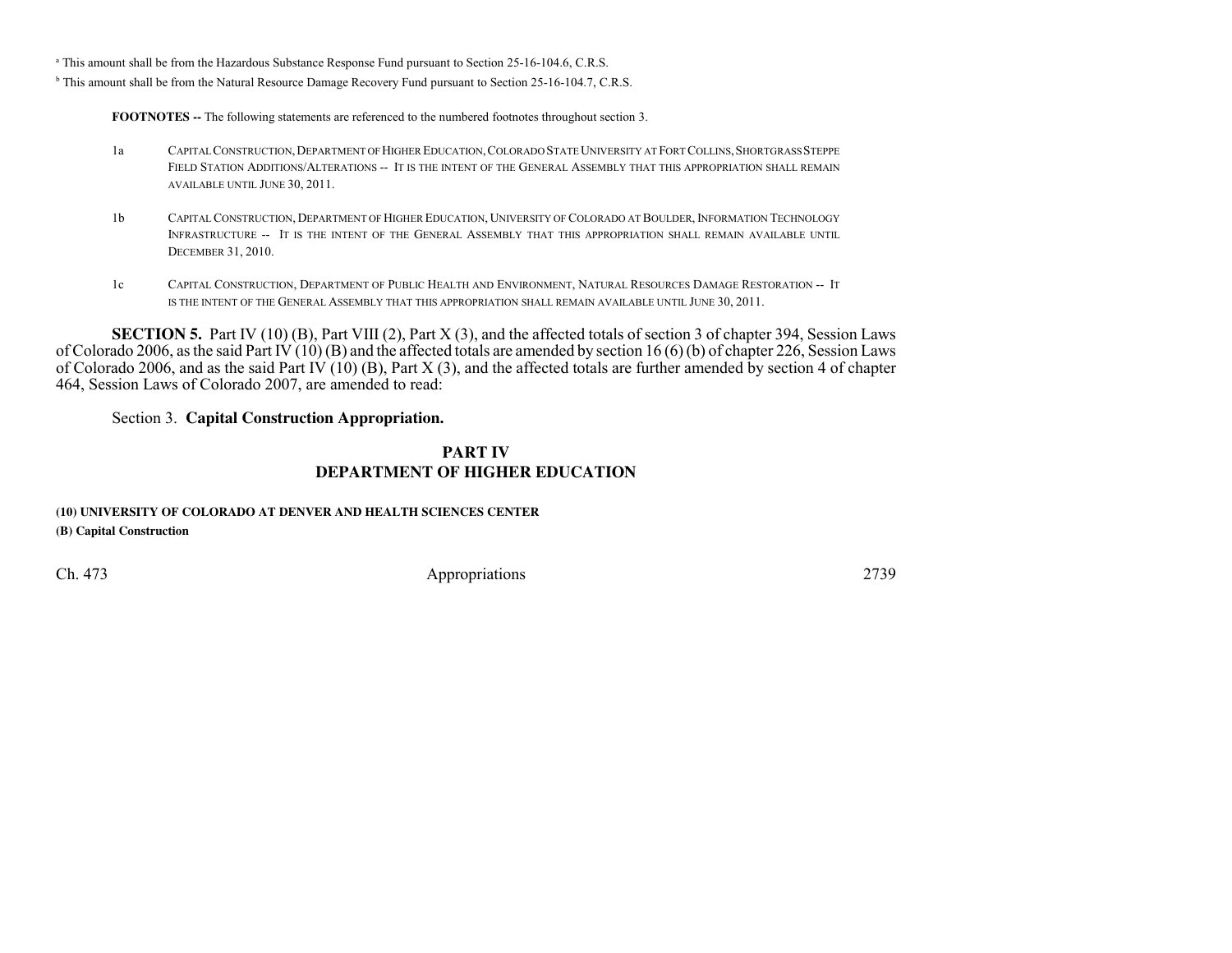| Ch. 473                                                                                                                                                  |                           |              |                                                                                                                              | Appropriations |              |                                                                             |                           | 2740                           |
|----------------------------------------------------------------------------------------------------------------------------------------------------------|---------------------------|--------------|------------------------------------------------------------------------------------------------------------------------------|----------------|--------------|-----------------------------------------------------------------------------|---------------------------|--------------------------------|
|                                                                                                                                                          |                           |              |                                                                                                                              |                |              |                                                                             |                           |                                |
|                                                                                                                                                          | ITEM &<br><b>SUBTOTAL</b> |              | <b>TOTAL</b><br><b>CAPITAL</b><br><b>CAPITAL</b><br>CONSTRUCTION CONSTRUCTION<br><b>FUND</b><br><b>FUND</b><br><b>EXEMPT</b> |                |              | <b>CASH</b><br><b>CASH</b><br><b>FUNDS</b><br><b>FUNDS</b><br><b>EXEMPT</b> |                           | <b>FEDERAL</b><br><b>FUNDS</b> |
|                                                                                                                                                          | \$                        | \$           | \$                                                                                                                           | \$             | S            | \$                                                                          | \$                        |                                |
| <b>Fitzsimons Trust Fund</b><br>(Amount decreased to zero by House Bill 06-1310 - see section 16 (6) (b) of chapter 226, Session Laws of Colorado 2006.) |                           | $\mathbf{0}$ |                                                                                                                              |                | $\mathbf{0}$ |                                                                             |                           |                                |
| Lease Purchase of Academic                                                                                                                               |                           |              |                                                                                                                              |                |              |                                                                             |                           |                                |
| Facilities at Fitzsimons                                                                                                                                 | 13, 143, 313              |              |                                                                                                                              |                |              |                                                                             | $13, 143, 313^a$          |                                |
| Fitzsimons, Infrastructure 10                                                                                                                            | 1,282,093                 |              |                                                                                                                              |                |              |                                                                             | 1,282,093 <sup>b</sup>    |                                |
| Fitzsimons, PASCAL II                                                                                                                                    |                           |              |                                                                                                                              |                |              |                                                                             |                           |                                |
| Addition                                                                                                                                                 | <del>5,695,269</del>      |              |                                                                                                                              |                |              |                                                                             | $5,695,269$ <sup>b</sup>  |                                |
|                                                                                                                                                          | 4,116,845                 |              |                                                                                                                              |                |              |                                                                             | 4,116,845 <sup>b</sup>    |                                |
| Conveyance of University of                                                                                                                              |                           |              |                                                                                                                              |                |              |                                                                             |                           |                                |
| Colorado at Denver Building                                                                                                                              |                           |              |                                                                                                                              |                |              |                                                                             |                           |                                |
| and the Lawrence Street                                                                                                                                  |                           |              |                                                                                                                              |                |              |                                                                             |                           |                                |
| Center                                                                                                                                                   | 36,500,000                |              |                                                                                                                              |                |              |                                                                             | $36,500,000$ <sup>b</sup> |                                |
|                                                                                                                                                          | 56,620,675                |              |                                                                                                                              |                |              |                                                                             |                           |                                |
|                                                                                                                                                          | 55,042,251                |              |                                                                                                                              |                |              |                                                                             |                           |                                |

<sup>a</sup> This amount shall be from the Fitzsimons Trust Fund.

<sup>b</sup> These amounts shall be from exempt institutional sources.

57,244,740

55,666,316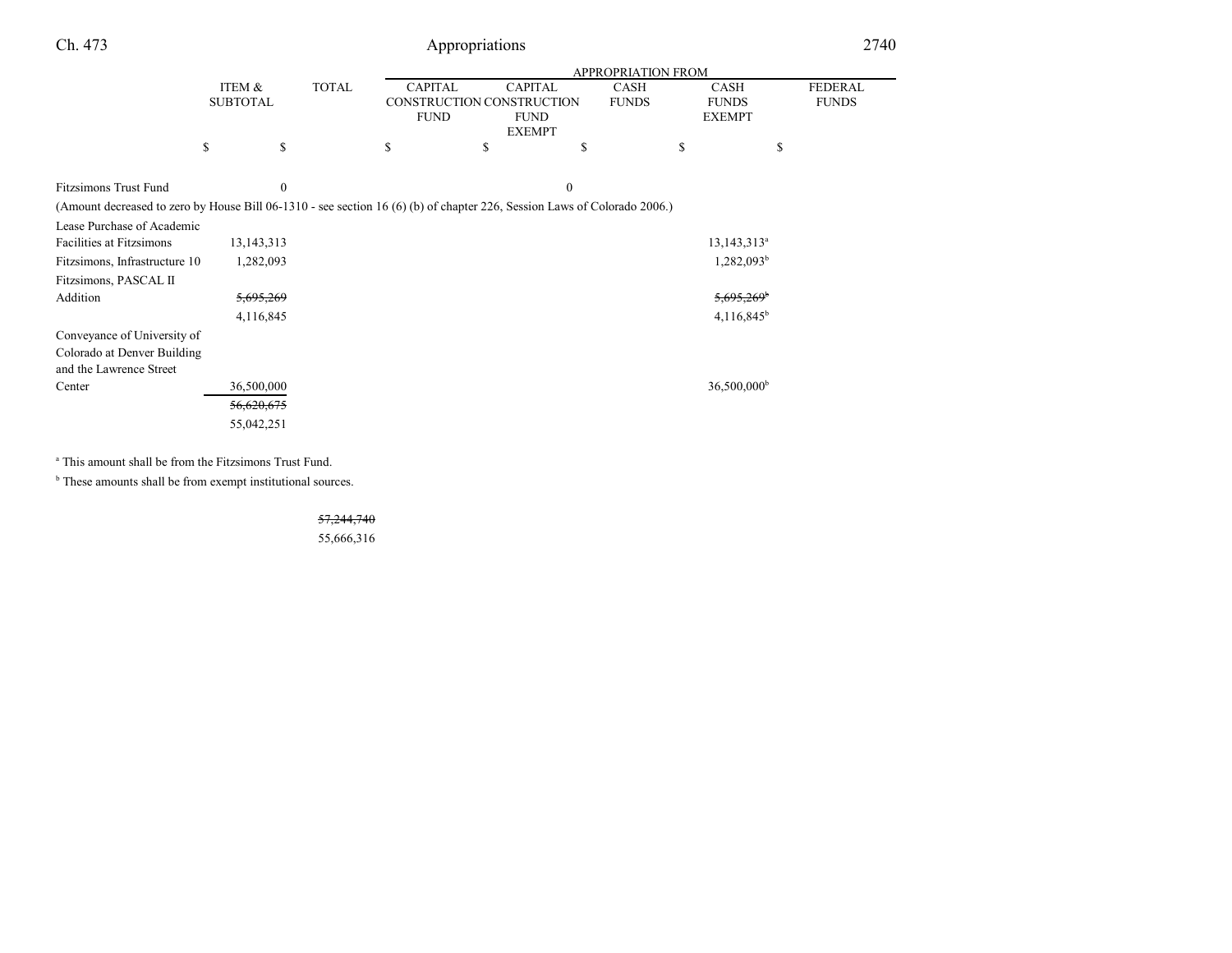| <b>TOTALS PART IV</b>                                                 |               |                                             |                         |             |
|-----------------------------------------------------------------------|---------------|---------------------------------------------|-------------------------|-------------|
| (HIGHER EDUCATION)                                                    | \$279,384,681 | \$56,498,838                                | \$222,885,843           |             |
|                                                                       | \$277,806,257 |                                             | \$221,307,419           |             |
|                                                                       |               | <b>PART VIII</b>                            |                         |             |
|                                                                       |               | DEPARTMENT OF MILITARY AND VETERANS AFFAIRS |                         |             |
| (2) CAPITAL CONSTRUCTION                                              |               |                                             |                         |             |
| New Field Maintenance                                                 |               |                                             |                         |             |
| Shop, Grand Junction                                                  | 5,305,000     |                                             | $658,000$ <sup>*</sup>  | 4,647,000   |
|                                                                       | 5,551,803     |                                             | 904,803 <sup>a</sup>    |             |
|                                                                       | 8,561,806     |                                             |                         |             |
|                                                                       | 8,808,609     |                                             |                         |             |
| <sup>a</sup> This amount shall be from the Real Estate Proceeds Fund. |               |                                             |                         |             |
| <b>TOTALS PART VIII</b>                                               |               |                                             |                         |             |
| (MILITARY AFFAIRS)                                                    | \$8,561,806   | \$1,900,403                                 | $$658,000$ <sup>a</sup> | \$6,003,403 |
|                                                                       | \$8,808,609   |                                             | \$904,803               |             |
|                                                                       |               | <b>PART X</b>                               |                         |             |
|                                                                       |               | DEPARTMENT OF PERSONNEL                     |                         |             |
| (3) CAPITAL CONSTRUCTION                                              |               |                                             |                         |             |
| Life/Safety Upgrade for the                                           |               |                                             |                         |             |
| <b>State Capitol Building</b>                                         | 271,067       | 271,067                                     |                         |             |
|                                                                       |               |                                             |                         |             |
|                                                                       |               |                                             |                         |             |

Appropriations <sup>2741</sup>

Ch. 473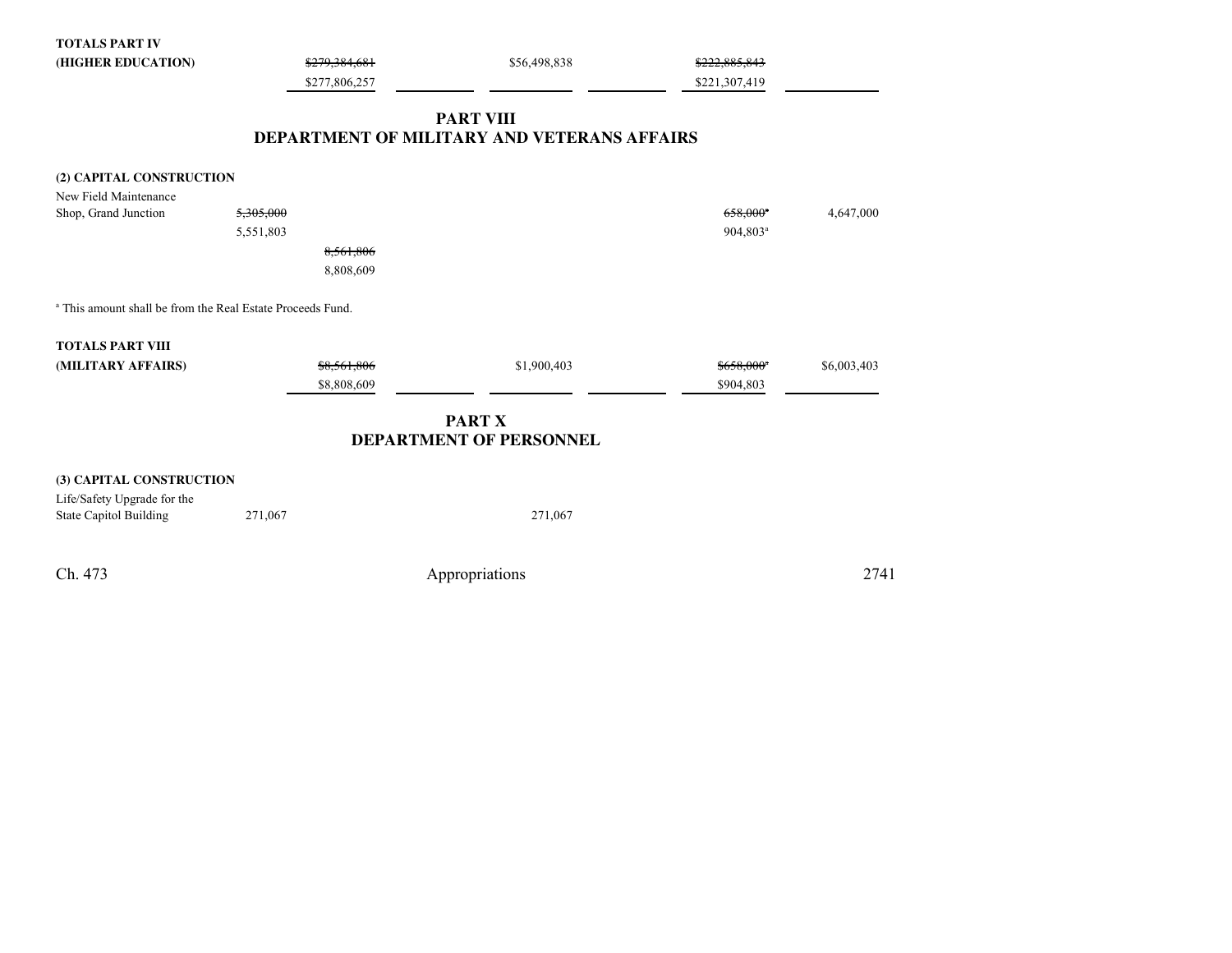| Ch. 473                                                    | Appropriations |                           |               |                |                                                           |   |              | 2742                          |                |
|------------------------------------------------------------|----------------|---------------------------|---------------|----------------|-----------------------------------------------------------|---|--------------|-------------------------------|----------------|
|                                                            |                | <b>APPROPRIATION FROM</b> |               |                |                                                           |   |              |                               |                |
|                                                            |                | ITEM &                    | <b>TOTAL</b>  | <b>CAPITAL</b> | <b>CAPITAL</b>                                            |   | <b>CASH</b>  | <b>CASH</b>                   | <b>FEDERAL</b> |
|                                                            |                | <b>SUBTOTAL</b>           |               | <b>FUND</b>    | CONSTRUCTION CONSTRUCTION<br><b>FUND</b><br><b>EXEMPT</b> |   | <b>FUNDS</b> | <b>FUNDS</b><br><b>EXEMPT</b> | <b>FUNDS</b>   |
|                                                            | S              | S                         |               | S              | \$                                                        | ъ |              | \$                            | \$             |
| New Office Building, 1555<br><b>Sherman Street CAPITOL</b> |                |                           |               |                |                                                           |   |              |                               |                |
| <b>COMPLEX MASTER PLAN</b>                                 |                | 1,700,000                 |               |                | 1,700,000                                                 |   |              |                               |                |
|                                                            |                |                           | 1,971,067     |                |                                                           |   |              |                               |                |
| <b>GRAND TOTALS</b>                                        |                |                           |               |                |                                                           |   |              |                               |                |
| (CAPITAL CONSTRUCTION)                                     |                |                           | \$443,647,530 |                | \$120,508,329                                             |   | \$6,963,802  | \$289,759,311°                | \$26,416,088   |
|                                                            |                |                           | \$442,315,909 |                |                                                           |   |              | \$288,427,690 <sup>a</sup>    |                |

<sup>a</sup> Of this amount, \$805,214 contains a (T) notation, and \$233,282 shall be from the Highway Users Tax Fund, pursuant to Section 43-4-201 (3) (a) (I) (B), C.R.S.

**SECTION 6.** Part IV (1) (B), (2) (B), (3) (B), (4) (B), (10), (25) (B), Part V (3) (B), Part VIII (1) (A), Part XII, and the affected totals of section 3 of chapter 466, Session Laws of Colorado 2007, as Part IV (10) (B) (4) (B), (25) (B), and the affected totals are further amended by section 1 of chapter 465, Session Laws of Colorado 2007, are amendedto read:

Section 3. **Capital Construction Appropriation.**

**PART IVDEPARTMENT OF HIGHER EDUCATION**

**(1) ADAMS STATE COLLEGE**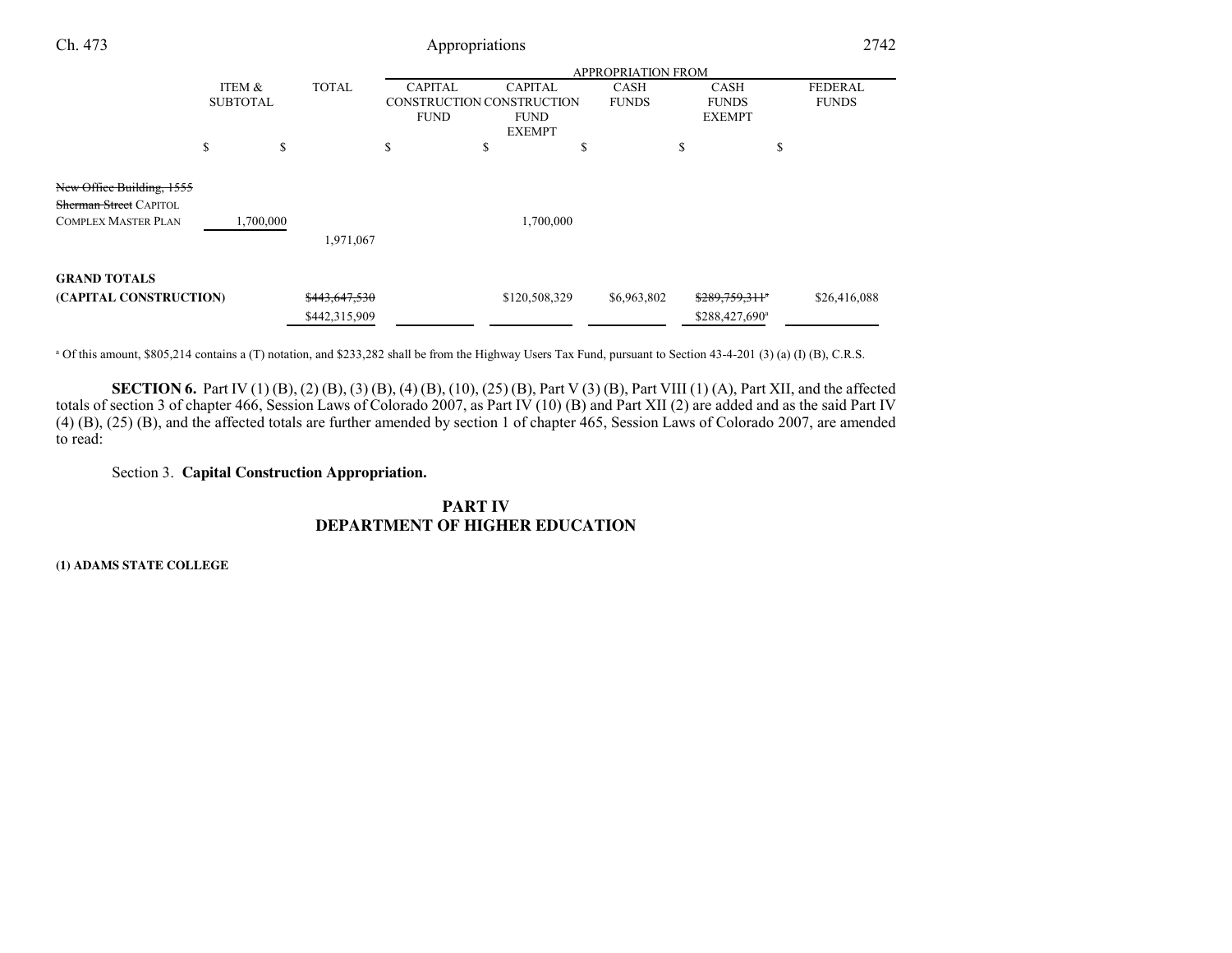| Plachy Hall, Renovation and<br>Addition                              | 5,194,709<br>5,744,709 |            |                | 5,194,709 | 550,000 <sup>a</sup>    |      |
|----------------------------------------------------------------------|------------------------|------------|----------------|-----------|-------------------------|------|
|                                                                      |                        | 6,261,311  |                |           |                         |      |
|                                                                      |                        | 6,811,311  |                |           |                         |      |
| <sup>a</sup> THIS AMOUNT SHALL BE FROM EXEMPT INSTITUTIONAL SOURCES. |                        |            |                |           |                         |      |
| (2) MESA STATE COLLEGE                                               |                        |            |                |           |                         |      |
| (B) Capital Construction                                             |                        |            |                |           |                         |      |
| Business and Information                                             |                        |            |                |           |                         |      |
| Technology Center                                                    | 7,805,501              |            |                | 7,805,501 |                         |      |
| Saunders Fieldhouse/Field                                            |                        |            |                |           |                         |      |
| Development                                                          | 7,805,196              |            |                |           | 7,805,196 <sup>a</sup>  |      |
| Saunders<br>Fieldhouse/Addition and                                  |                        |            |                |           |                         |      |
| Renovation <sup>1a</sup>                                             | 13,927,500             |            |                |           | 13,927,500*             |      |
|                                                                      | 22,487,816             |            |                |           | 22,487,816 <sup>b</sup> |      |
| W.W. Campbell College                                                |                        |            |                |           |                         |      |
| Center                                                               | 25,720,290             |            |                |           | 25,720,290 <sup>b</sup> |      |
|                                                                      | 55,258,487             |            |                |           |                         |      |
|                                                                      | 63,818,803             |            |                |           |                         |      |
|                                                                      |                        |            |                |           |                         |      |
|                                                                      |                        | 55,937,509 |                |           |                         |      |
|                                                                      |                        | 64,497,825 |                |           |                         |      |
| Ch. 473                                                              |                        |            | Appropriations |           |                         | 2743 |
|                                                                      |                        |            |                |           |                         |      |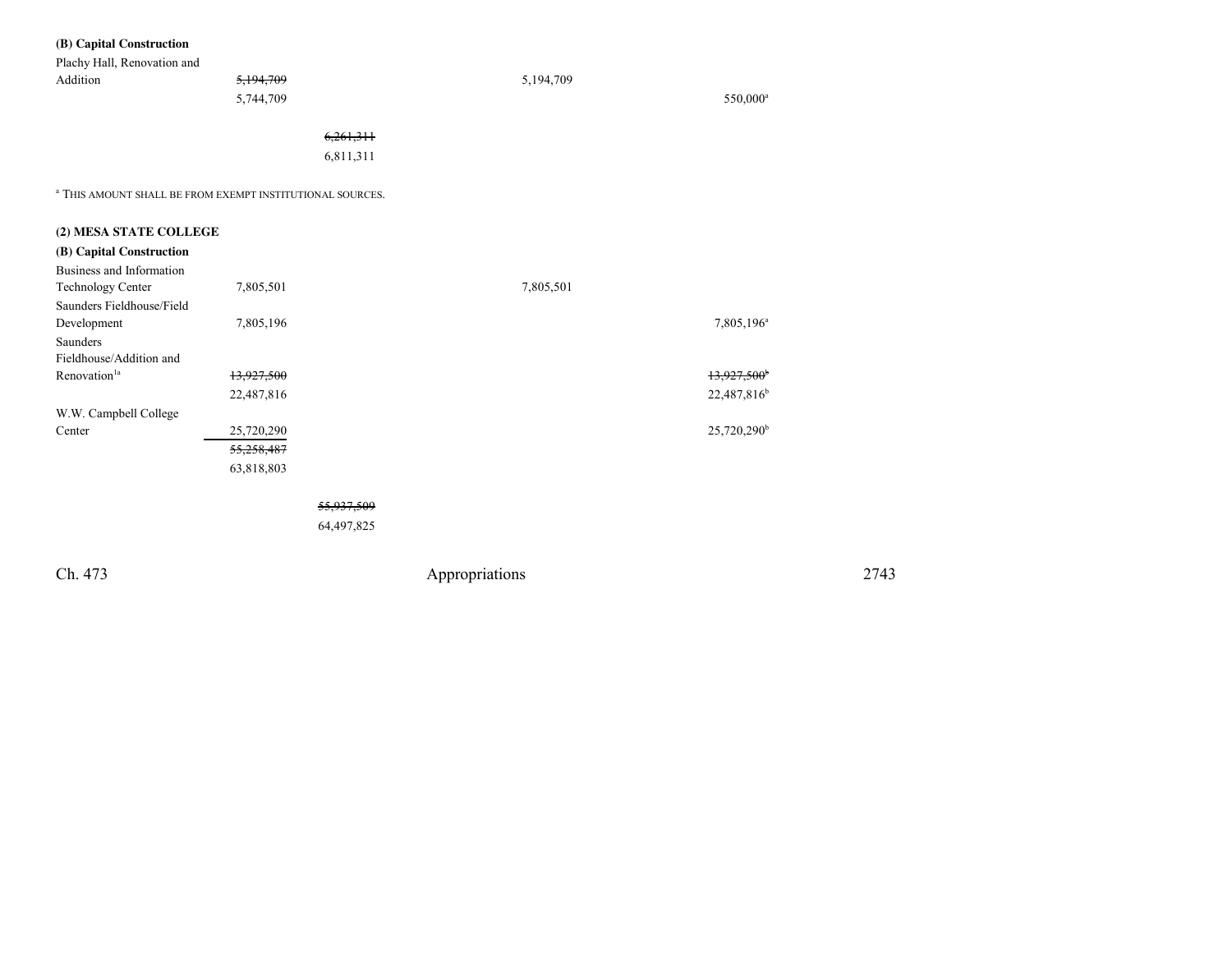|                 |              | APPROPRIATION FROM |                           |              |               |                |  |  |
|-----------------|--------------|--------------------|---------------------------|--------------|---------------|----------------|--|--|
| ITEM &          | <b>TOTAL</b> | <b>CAPITAL</b>     | <b>CAPITAL</b>            | CASH         | <b>CASH</b>   | <b>FEDERAL</b> |  |  |
| <b>SUBTOTAL</b> |              |                    | CONSTRUCTION CONSTRUCTION | <b>FUNDS</b> | <b>FUNDS</b>  | <b>FUNDS</b>   |  |  |
|                 |              | <b>FUND</b>        | <b>FUND</b>               |              | <b>EXEMPT</b> |                |  |  |
|                 |              |                    | <b>EXEMPT</b>             |              |               |                |  |  |
|                 |              |                    |                           |              |               |                |  |  |
|                 |              |                    |                           |              |               |                |  |  |

<sup>a</sup> These amounts shall be from exempt institutional sources. They meet the criteria in Section 24-75-303 (3) (a) (II), C.R.S., and are shown here for informational purposes only. Therefore, they shall not be accounted for in the State's Capital Construction Fund and the limitations on encumbrance timeliness and use of internalworkforce do not apply.

<sup>b</sup> This amount shall be from exempt institutional sources.

#### **(3) WESTERN STATE COLLEGE**

#### **(B) Capital Construction**

| Kelley Hall Renovation                | 3,984,970                                                            | 3,984,970 |                           |
|---------------------------------------|----------------------------------------------------------------------|-----------|---------------------------|
|                                       | 5,184,970                                                            |           | 1,200,000 <sup>a</sup>    |
|                                       | 5,005,104                                                            |           |                           |
|                                       | 6,205,104                                                            |           |                           |
|                                       | <sup>a</sup> THIS AMOUNT SHALL BE FROM EXEMPT INSTITUTIONAL SOURCES. |           |                           |
| (4) COLORADO STATE UNIVERSITY AT FORT |                                                                      |           |                           |
| <b>COLLINS</b>                        |                                                                      |           |                           |
| (B) Capital Construction              |                                                                      |           |                           |
| Academic Training and                 |                                                                      |           |                           |
| <b>Indoor Practice Facility</b>       | 20,000,000                                                           |           | $20,000,000$ <sup>a</sup> |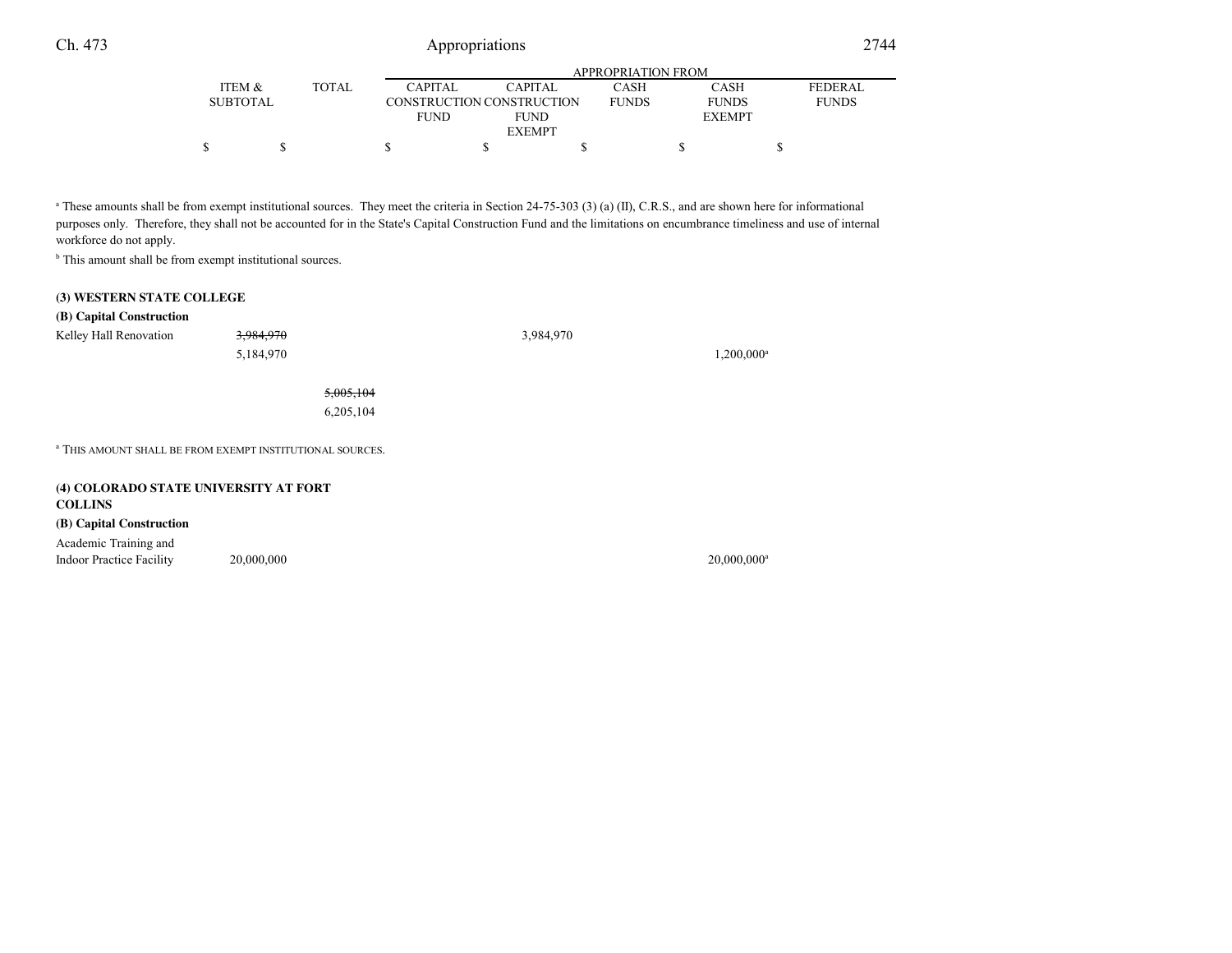| Alumni and Welcome                |                       |                                       |  |
|-----------------------------------|-----------------------|---------------------------------------|--|
| Center Building                   | 11,062,485            | $11,062,485^b$                        |  |
| <b>Biomass District Heating</b>   |                       |                                       |  |
| Plant, Foothills Campus           | 1,231,000             | $1,231,000^a$                         |  |
| Clark Building                    |                       |                                       |  |
| Revitalization                    | 4,000,000             | 2,000,000<br>$2,000,000$ <sup>a</sup> |  |
| Diagnostic Medicine Center        | 19,420,741            | 19,420,741                            |  |
| District Cooling Plant No. 2      | 2,800,000             | $2,800,000$ <sup>a</sup>              |  |
|                                   | 7,100,000             | $7,100,000^a$                         |  |
| NEW ACADEMIC VILLAGE -            |                       |                                       |  |
| PHASE 1B                          | 24,700,000            | 24,700,000 <sup>a</sup>               |  |
| Purchase 555 South Howes          |                       |                                       |  |
| <b>Street</b>                     | 4,000,000             | $4,000,000$ <sup>a</sup>              |  |
| <b>Research Innovation Center</b> | 52,000,000            | 52,000,000 <sup>a</sup>               |  |
| Rockwell Hall Business            |                       |                                       |  |
| Expansion                         | <del>11,803,850</del> | $H,803,850^{\circ}$                   |  |
|                                   | 15,300,000            | 15,300,000 <sup>a</sup>               |  |
|                                   | 126,318,076           |                                       |  |
|                                   | 158,814,226           |                                       |  |

a These amounts shall be from exempt institutional sources.

 $^{\text{b}}$  This amount shall be from exempt institutional sources. It meets the criteria in Section 24-75-303 (3) (a) (II), C.R.S., and is shown here for informational purposes only. Therefore, it shall not be accounted for in the State's Capital Construction Fund and the limitations on encumbrance timeliness and use of internal workforce donot apply.

#### 130,202,459

162,698,609

Ch. 473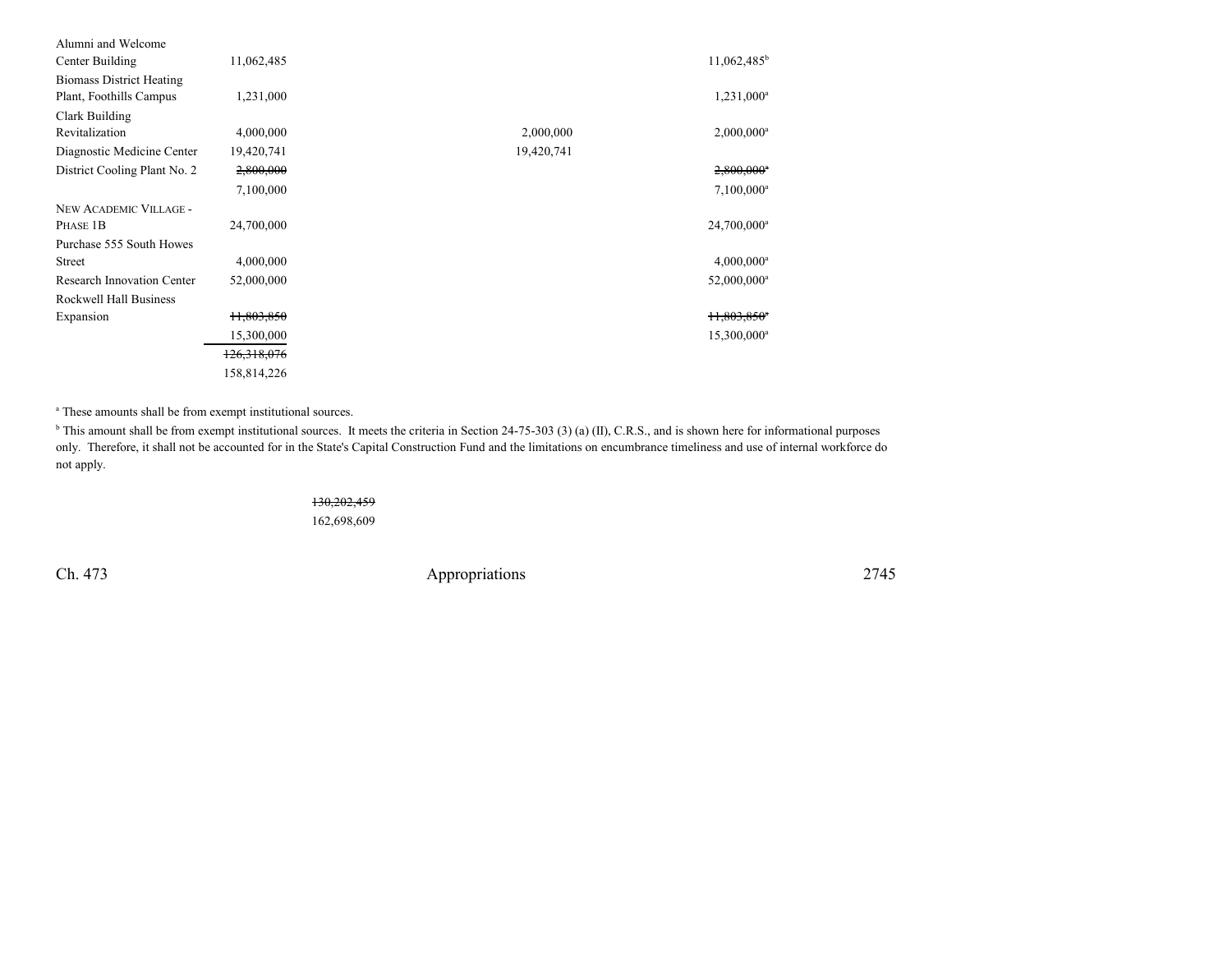| Ch. 473 |  |  |
|---------|--|--|
|         |  |  |

|                                                                      |                           |              |    | APPROPRIATION FROM            |                                                            |    |                                                                             |                        |                                |  |
|----------------------------------------------------------------------|---------------------------|--------------|----|-------------------------------|------------------------------------------------------------|----|-----------------------------------------------------------------------------|------------------------|--------------------------------|--|
|                                                                      | ITEM &<br><b>SUBTOTAL</b> | <b>TOTAL</b> |    | <b>CAPITAL</b><br><b>FUND</b> | <b>CAPITAL</b><br>CONSTRUCTION CONSTRUCTION<br><b>FUND</b> |    | <b>CASH</b><br><b>CASH</b><br><b>FUNDS</b><br><b>FUNDS</b><br><b>EXEMPT</b> |                        | <b>FEDERAL</b><br><b>FUNDS</b> |  |
|                                                                      | \$                        | \$           | \$ | \$                            | <b>EXEMPT</b>                                              | \$ | $\mathbb{S}$                                                                | \$                     |                                |  |
| (10) COLORADO SCHOOL OF MINES                                        |                           |              |    |                               |                                                            |    |                                                                             |                        |                                |  |
| (B) Capital Construction                                             |                           |              |    |                               |                                                            |    |                                                                             |                        |                                |  |
| Hall of Justice Demolition                                           | 2,841,145                 |              |    | 2,841,145                     |                                                            |    |                                                                             |                        |                                |  |
| <b>GENERAL RESEARCH LAB</b>                                          |                           |              |    |                               |                                                            |    |                                                                             |                        |                                |  |
| <b>BUILDING, 3RD FLOOR</b>                                           |                           |              |    |                               |                                                            |    |                                                                             |                        |                                |  |
| <b>BUILDOUT</b>                                                      | 2,955,509<br>5,796,654    |              |    |                               |                                                            |    |                                                                             | 2,505,509 <sup>a</sup> | 450,000                        |  |
| <sup>a</sup> THIS AMOUNT SHALL BE FROM EXEMPT INSTITUTIONAL SOURCES. |                           |              |    |                               |                                                            |    |                                                                             |                        |                                |  |
|                                                                      |                           | 4,828,282    |    |                               |                                                            |    |                                                                             |                        |                                |  |
|                                                                      |                           | 7,783,791    |    |                               |                                                            |    |                                                                             |                        |                                |  |
| (25) COLORADO HISTORICAL<br><b>SOCIETY</b>                           |                           |              |    |                               |                                                            |    |                                                                             |                        |                                |  |
| (B) Capital Construction                                             |                           |              |    |                               |                                                            |    |                                                                             |                        |                                |  |
| <b>CUMBRES AND TOLTEC</b>                                            |                           |              |    |                               |                                                            |    |                                                                             |                        |                                |  |
| <b>SCENIC RAILROAD, TRACK</b>                                        |                           |              |    |                               |                                                            |    |                                                                             |                        |                                |  |
| <b>REHABILITATION</b>                                                | 600,000                   |              |    |                               | 600,000                                                    |    |                                                                             |                        |                                |  |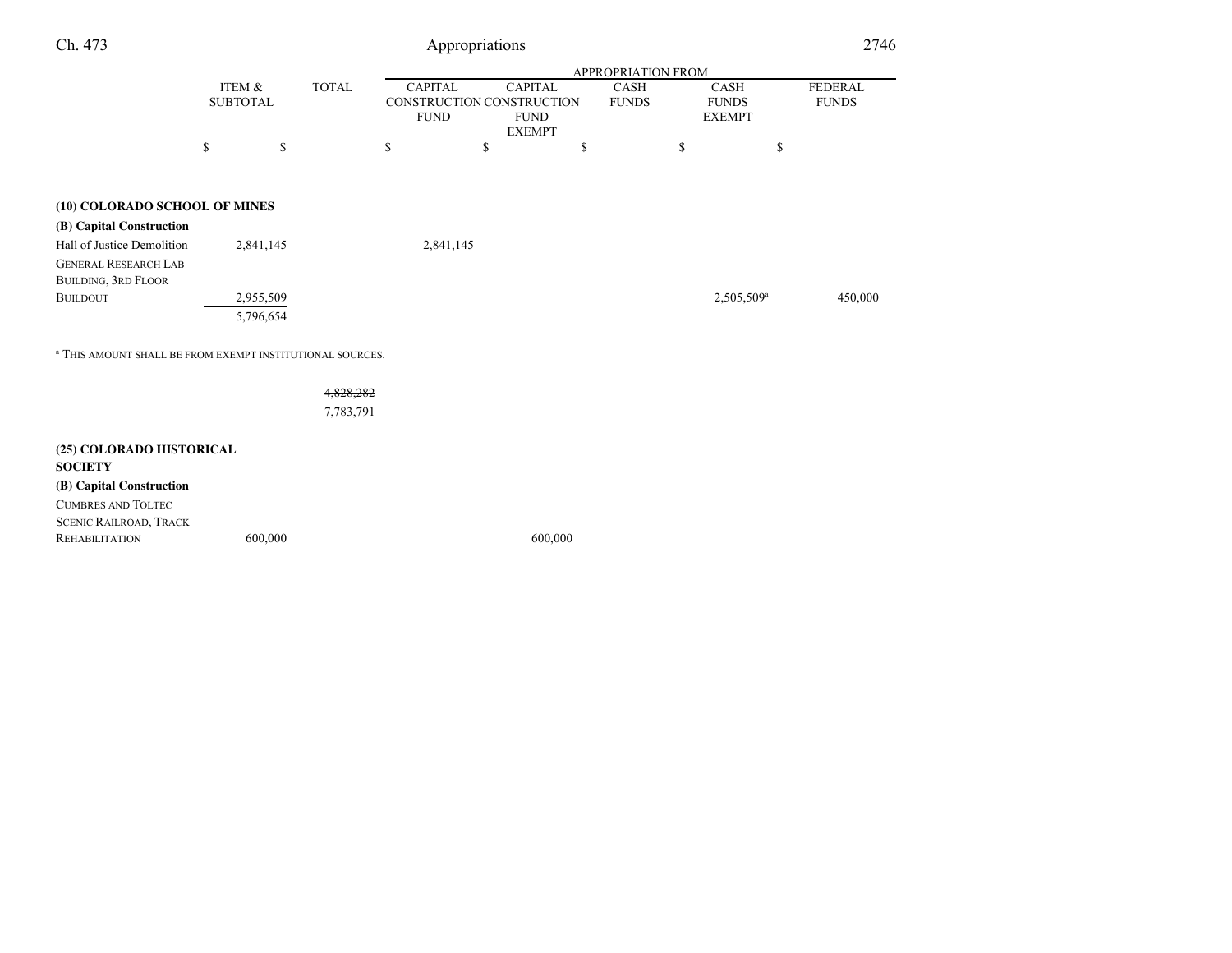| <b>MUSEUM RELOCATION</b>                                          |               |                              |                        |           |
|-------------------------------------------------------------------|---------------|------------------------------|------------------------|-----------|
| <b>LOGISTICS</b>                                                  | 385,000       | 385,000                      |                        |           |
| Regional Museum                                                   |               |                              |                        |           |
| Preservation Projects                                             | 1,031,000     |                              | $978,000$ <sup>*</sup> | 53,000    |
|                                                                   | 1,430,000     |                              | 1,377,000 <sup>a</sup> |           |
| Ute Indian Museum                                                 | 146,000       | 146,000                      |                        |           |
|                                                                   | 1,177,000     |                              |                        |           |
|                                                                   | 2,561,000     |                              |                        |           |
| <sup>a</sup> This amount shall be from the State Historical Fund. |               |                              |                        |           |
|                                                                   | 2,033,000     |                              |                        |           |
|                                                                   | 3,417,000     |                              |                        |           |
| <b>TOTALS PART IV</b>                                             |               |                              |                        |           |
| (HIGHER EDUCATION)                                                | \$555,293,518 | \$130,125,341                | \$425,115,177          | \$53,000  |
|                                                                   | \$602,439,493 | \$131,110,341                | \$470,826,152          | \$503,000 |
|                                                                   |               | <b>PART V</b>                |                        |           |
|                                                                   |               | DEPARTMENT OF HUMAN SERVICES |                        |           |
| (3) SERVICES FOR PEOPLE WITH DISABILITIES                         |               |                              |                        |           |
| (B) Capital Construction                                          |               |                              |                        |           |
| Colorado State Veterans                                           |               |                              |                        |           |
| Center at Homelake,                                               |               |                              |                        |           |
| Domiciliary Renovation <sup>2a</sup>                              | 3,155,500     | 917,095                      |                        | 2,238,405 |
|                                                                   | 5,298,357     | 1,667,095                    |                        | 3,631,262 |
| Ch. 473                                                           |               | Appropriations               |                        | 2747      |
|                                                                   |               |                              |                        |           |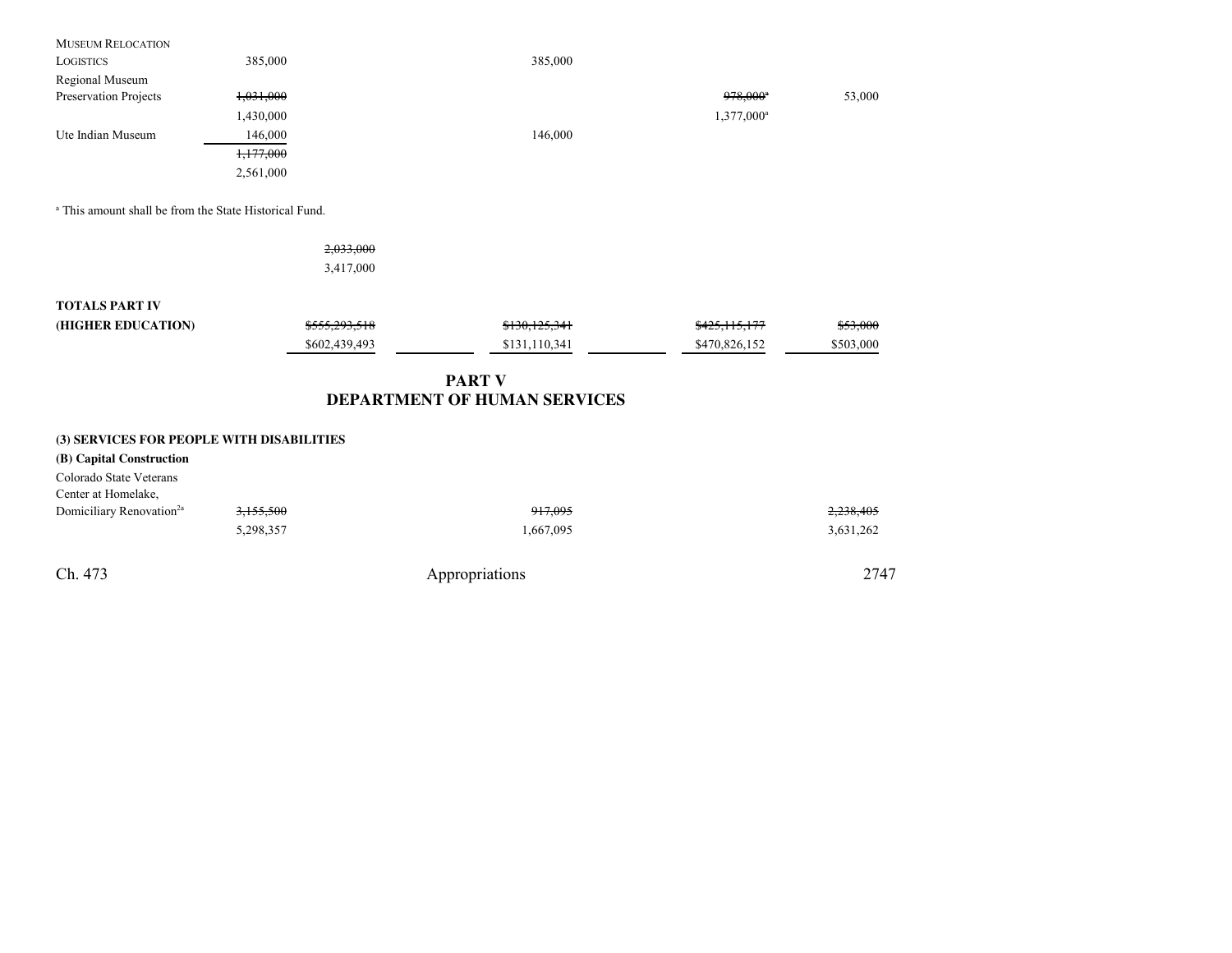| Ch. 473                                                |                           |    |                        |                                                            | Appropriations   |                                                |                             |                                              | 2748                           |
|--------------------------------------------------------|---------------------------|----|------------------------|------------------------------------------------------------|------------------|------------------------------------------------|-----------------------------|----------------------------------------------|--------------------------------|
|                                                        | APPROPRIATION FROM        |    |                        |                                                            |                  |                                                |                             |                                              |                                |
|                                                        | ITEM &<br><b>SUBTOTAL</b> |    | <b>TOTAL</b>           | <b>CAPITAL</b><br>CONSTRUCTION CONSTRUCTION<br><b>FUND</b> |                  | <b>CAPITAL</b><br><b>FUND</b><br><b>EXEMPT</b> | <b>CASH</b><br><b>FUNDS</b> | <b>CASH</b><br><b>FUNDS</b><br><b>EXEMPT</b> | <b>FEDERAL</b><br><b>FUNDS</b> |
|                                                        | \$                        | \$ |                        | \$                                                         | \$               |                                                | \$                          | \$                                           | \$                             |
|                                                        |                           |    | 4,179,306<br>6,322,163 |                                                            |                  |                                                |                             |                                              |                                |
|                                                        |                           |    |                        |                                                            |                  |                                                |                             |                                              |                                |
| <b>TOTALS PART V</b>                                   |                           |    |                        |                                                            |                  |                                                |                             |                                              |                                |
| (HUMAN SERVICES)                                       |                           |    | \$47,029,185           |                                                            |                  | \$36,249,116                                   |                             |                                              | \$10,780,069                   |
|                                                        |                           |    | \$49,172,042           |                                                            |                  | \$36,999,116                                   |                             |                                              | \$12,172,926                   |
|                                                        |                           |    |                        |                                                            | <b>PART VIII</b> |                                                |                             |                                              |                                |
|                                                        |                           |    |                        | DEPARTMENT OF NATURAL RESOURCES                            |                  |                                                |                             |                                              |                                |
| (1) DIVISION OF PARKS AND OUTDOOR<br><b>RECREATION</b> |                           |    |                        |                                                            |                  |                                                |                             |                                              |                                |
| (A) Capital Construction and Controlled Maintenance    |                           |    |                        |                                                            |                  |                                                |                             |                                              |                                |
| <b>Automated Entrances</b>                             | 500,000                   |    |                        |                                                            |                  |                                                |                             | $500,000$ <sup>*</sup>                       |                                |
|                                                        | 250,000                   |    |                        |                                                            |                  |                                                |                             | 250,000 <sup>a</sup>                         |                                |

| Chevenne Mountain State |           |                          |           |
|-------------------------|-----------|--------------------------|-----------|
| Park                    | 2,505,000 | $2,505,000^{\rm a}$      |           |
| Corps Cost Share        |           |                          |           |
| Improvements Phase III  | 4,000,000 | $2,000,000$ <sup>a</sup> | 2,000,000 |
|                         |           |                          |           |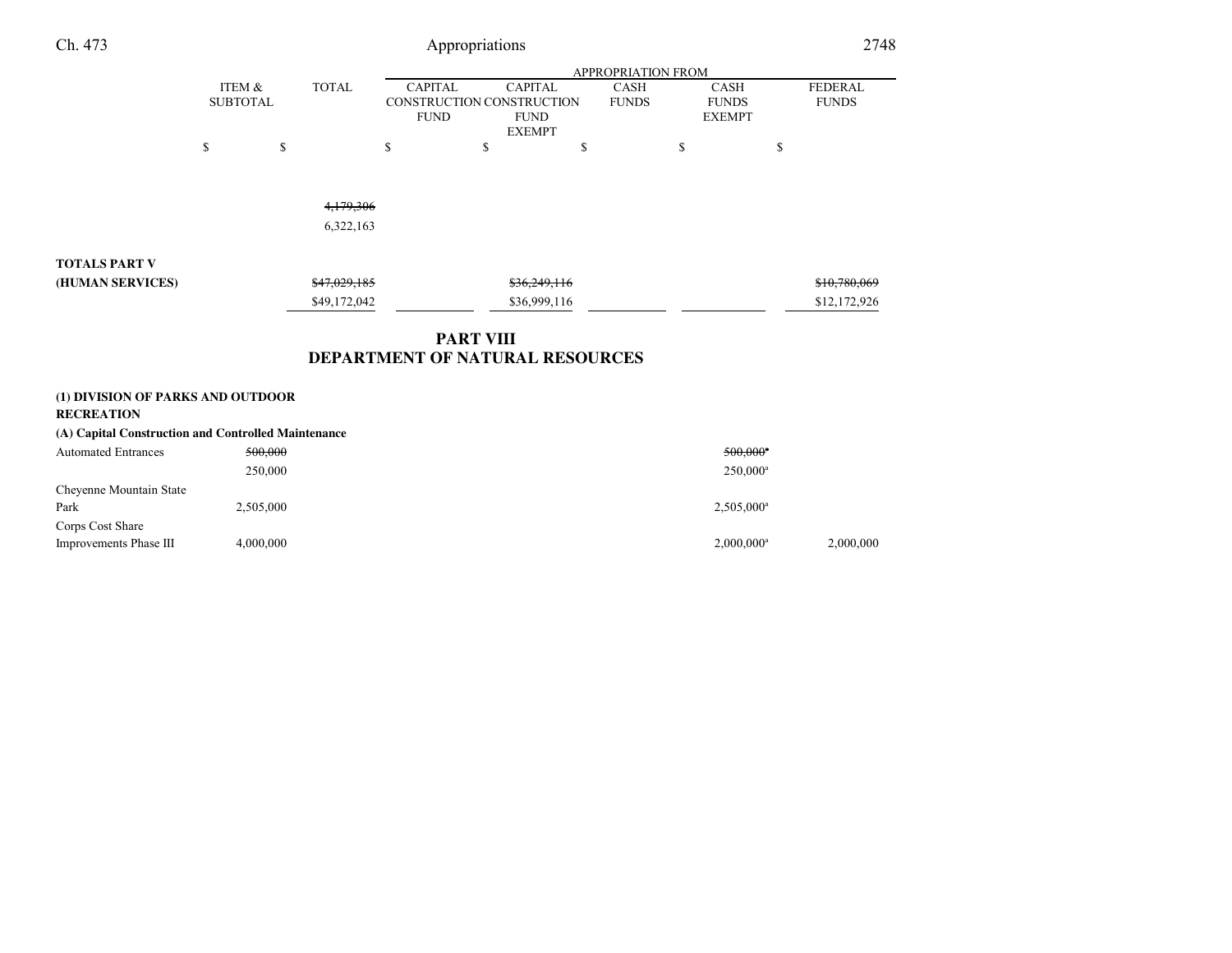| Improvements to Lake          |           |            |                          |         |
|-------------------------------|-----------|------------|--------------------------|---------|
| Pueblo State Park             | 900,000   |            | $450,000^a$              | 450,000 |
| Highline Lake State Park,     |           |            |                          |         |
| Visitor Center and            |           |            |                          |         |
| Maintenance Facility          | 800,000   |            | $800,000^a$              |         |
| Major Repairs, Minor          |           |            |                          |         |
| Recreation Improvements       | 4,063,000 |            | $4,063,000^a$            |         |
| Off-Highway Vehicle           |           |            |                          |         |
| Program Grants and Minor      |           |            |                          |         |
| New Construction and          |           |            |                          |         |
| Renovation                    | 1,610,000 |            | $1,500,000^{\rm b}$      | 110,000 |
| Park Improvements and         |           |            |                          |         |
| <b>Buffer Acquisitions</b>    | 340,000   |            | $340,000^a$              |         |
| <b>Reservoir Enhancements</b> | 250,000   |            | $62,500^{\circ}$         | 187,500 |
| <b>Revenue Enhancements</b>   | 1,680,000 |            | $1,680,000$ <sup>a</sup> |         |
|                               | 1,926,780 |            | $1,926,780$ <sup>a</sup> |         |
| Saint Vrain Corridor          | 133,000   |            | $133,000^a$              |         |
| State Trails Grant Program    | 1,407,000 |            | 817,000 <sup>a</sup>     | 590,000 |
| <b>Staunton State Park</b>    | 200,000   |            | $200,000^a$              |         |
| Water Acquisitions/Lease      |           |            |                          |         |
| Options and Dam Repairs       | 600,000   |            | $600,000$ <sup>a</sup>   |         |
| Wildfire Prevention           | 1,200,000 |            | $300,000^a$              | 900,000 |
|                               |           | 20,188,000 |                          |         |
|                               |           | 20,184,780 |                          |         |

Ch. 473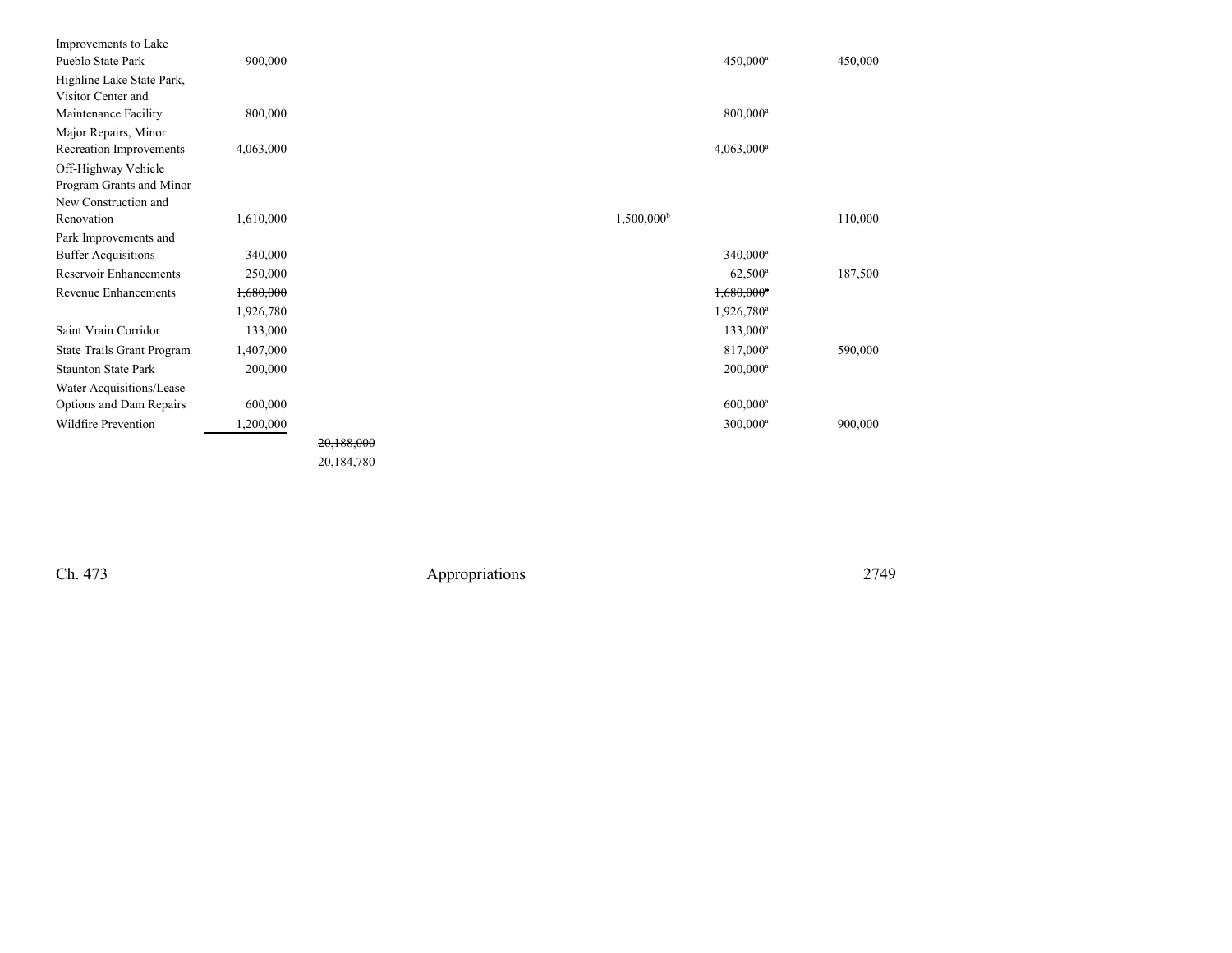<sup>a</sup> Of these amounts, \$9,675,500 \$9,672,280 shall be from the Division of Parks and Outdoor Recreation distribution of Lottery proceeds, \$4,475,000 shall be from Great Outdoors Colorado Board Grants, and \$300,000 shall be from the Highway Users Tax Fund pursuant to Section 33-10-111 (4), C.R.S.. The amounts shown from Great Outdoors Colorado Board Grants and Lottery Proceeds are for informational purposes only. Lottery proceeds are based on estimates and are shown for informational purposes only. As more current projections of Lottery proceeds become available, the Division may make adjustments to the amounts and projectsshown here.

 $s$  s s s s s

<sup>b</sup> This amount shall be from the Off-Highway Vehicle Recreation Fund pursuant to Section 33-14.5-106, C.R.S.

#### **TOTALS PART VIII**

#### **(NATURAL**

| <b>RESOURCES</b>         |           | \$35,196,900<br>\$35,193,680 |                                                 | \$1,500,000 | \$29,234,400<br>\$29,231,180 | \$4,462,500 |
|--------------------------|-----------|------------------------------|-------------------------------------------------|-------------|------------------------------|-------------|
|                          |           |                              | <b>PART XII</b><br><b>DEPARTMENT OF REVENUE</b> |             |                              |             |
| (2) CAPITAL CONSTRUCTION |           |                              |                                                 |             |                              |             |
| Colorado Integrated Tax  |           |                              |                                                 |             |                              |             |
| Architecture             | 9,515,475 |                              | 9,515,475                                       |             | $\sim$ $\sim$                |             |

Fire Suppression System 98,527 54,190 12,808<sup>a</sup> 31,529<sup>b</sup>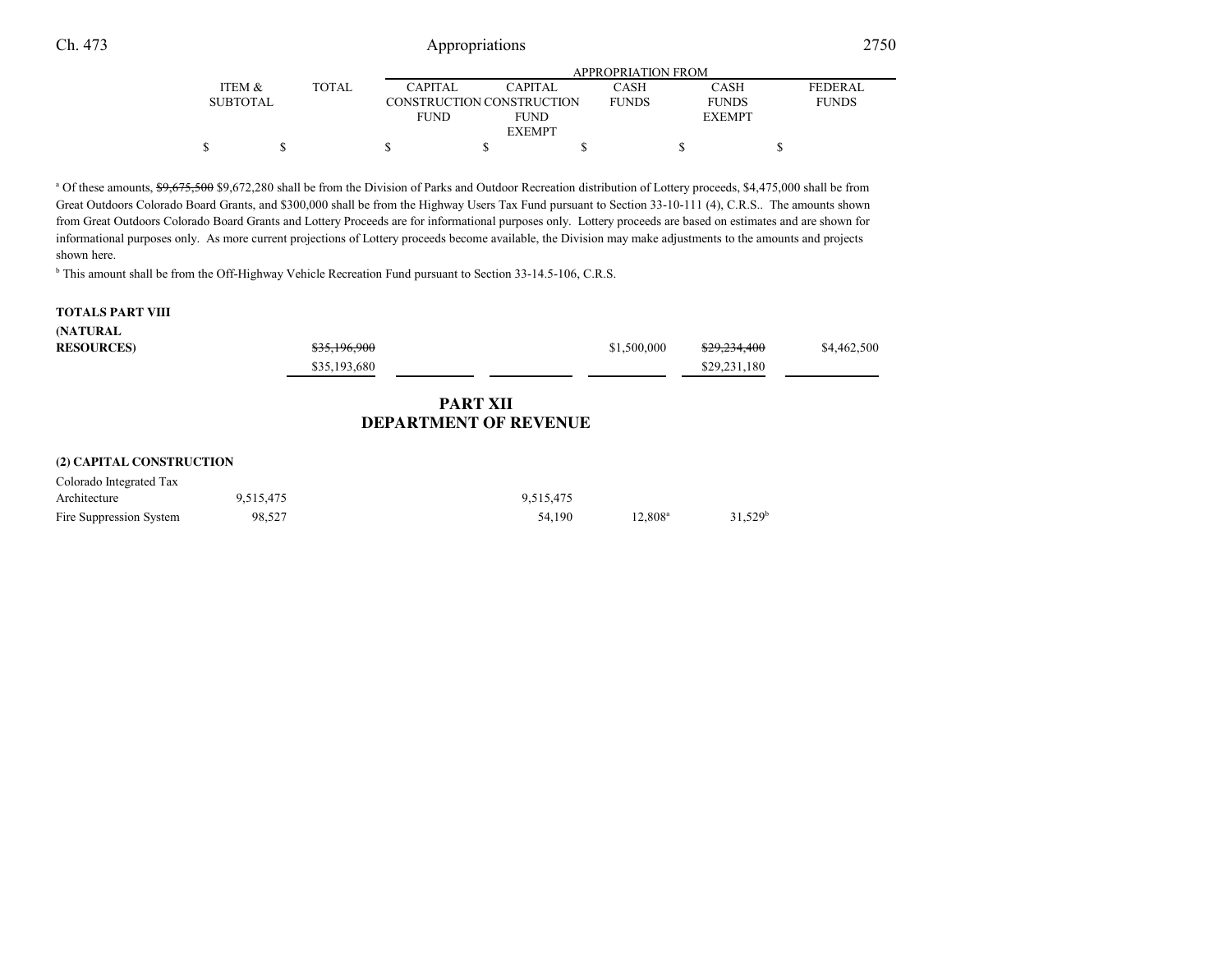| <b>FORT MORGAN</b>         |            |         |                        |
|----------------------------|------------|---------|------------------------|
| PORT-OF-ENTRY,             |            |         |                        |
| EASTBOUND LANE AND         |            |         |                        |
| <b>SCALE PIT REPAIR</b>    | 290,234    | 186,746 | $103,488^{\circ}$      |
| LIMON PORT-OF-ENTRY,       |            |         |                        |
| <b>WESTBOUND SCALE PIT</b> |            |         |                        |
| <b>REPLACEMENT</b>         | 414,918    |         | $414.918$ <sup>c</sup> |
|                            | 9,614,002  |         |                        |
|                            | 10,319,154 |         |                        |

<sup>a</sup> This amount shall be from various sources of cash funds earned by the Department of Revenue.

<sup>b</sup> This amount shall be from the Colorado State Titling and Registration Account pursuant to Section 42-1-211 (2), C.R.S.

<sup>c</sup> THESE AMOUNTS SHALL BE FROM THE HIGHWAY USERS TAX FUND, PURSUANT TO SECTION 43-4-201 (3) (a) (I) (B), C.R.S.

## 10,258,50210,963,654

#### **TOTALS PART XII**

| (REVENUE) | \$10,258,502 | <del>\$10,214,165</del> | \$12.808 | \$31,529  |
|-----------|--------------|-------------------------|----------|-----------|
|           | 10.963.654   | \$10.400.911            |          | 1549 935ª |

<sup>a</sup> THIS AMOUNT INCLUDES \$518,406 FROM THE HIGHWAY USERS TAX FUND, PURSUANT TO SECTION 43-4-201 (3) (a) (I) (B), C.R.S.

| <b>GRAND TOTALS</b>    |                          |               |             |                          |              |
|------------------------|--------------------------|---------------|-------------|--------------------------|--------------|
| (CAPITAL CONSTRUCTION) | <del>\$806,545,117</del> | \$268,499,185 | \$2,102,808 | <del>\$495,547,555</del> | \$40,395,569 |
|                        | \$856,535,881            | \$270,420,931 |             | $$541,773,716^a$         | \$42,238,426 |

Ch. 473